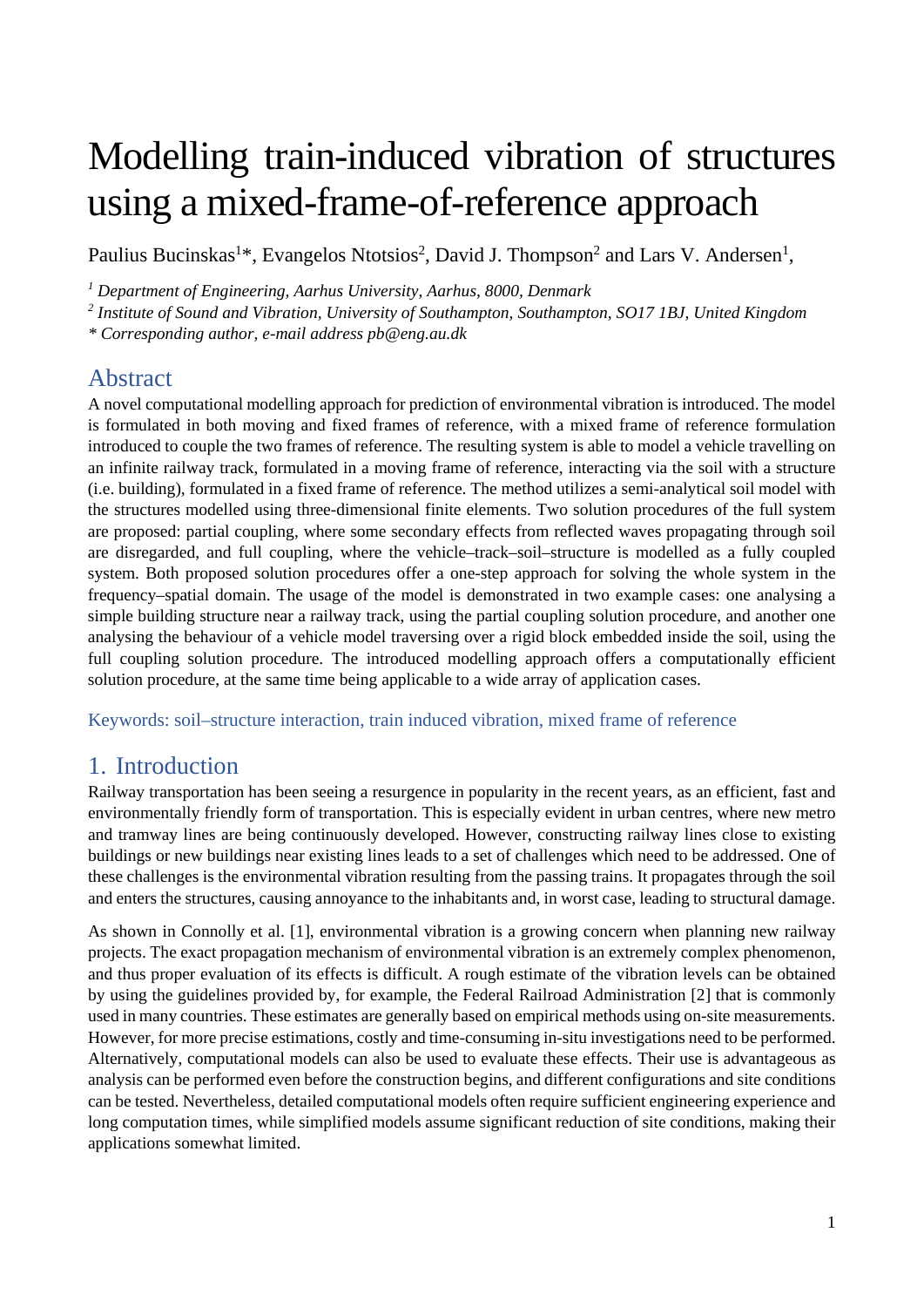When modelling environmental vibration, the modelling of the soil strata is, in most cases, the highest time consuming and difficult task. A sizable soil domain must be modelled to account for the source–soil–structure interaction, and in numerical models based on, for example, the finite element method (FEM), transmitting boundary conditions are required to ensure radiation of waves, thus mimicking the behaviour of an unbounded medium. This can be avoided to a degree by using analytical and semi-analytical approaches to model the underlying soil. Such models, utilizing purely analytical formulations of the Green's function, can be found in [3–5]. A widely used semi-analytical method, based on the soil layer transfer matrices formulated in frequency–wavenumber domain, was originally proposed by Thomson [6] and Haskell [7]. This semianalytical method offers relatively short computation times and ensures radiation without the need of special boundary conditions. The approach has been expanded by introducing rigid objects as described by Andersen and Clausen [8], or by coupling with a finite element (FE) model of external structures as described by Bucinskas and Andersen [9]. An analytical railway track model coupled to a semi-analytical soil model was introduced by Sheng et al. for a stationary load [10] and a moving load [11]. The railway track was modelled analytically as an infinite structure consisting of a beam and continuous springs and masses, this way accounting for the railway track behaviour at higher frequencies. The model was further expanded by introducing a multi-degree-of-freedom vehicle model and excitation from an uneven track [12]. The vehicle was modelled in two dimensions, accounting only for the vertical interactions between the wheels and the rails, with the whole system modelled in a moving frame of reference, and with the possibility to observe the resulting displacements at a non-moving receiver. The developed methodology offers relatively quick computations. However, the application range is limited by the assumptions made for the semi-analytical soil model (e.g. perfectly horizontal layers, homogeneity, isotropy etc.).

When more complex systems are investigated, the modelling effort increases accordingly. Three-dimensional (3D) problems can be analysed using the FEM. Examples of 3D FE models including surface railways can be found in [13–15]. The models can be formulated to account for a fully coupled vehicle–track–soil system, as shown by Connolly et al. [14], or a two-step approach can be used as shown by Kouroussis and Verlinden [15]. The biggest challenges of fully 3D models are the long computation times and the finite boundaries of the modelled domain. Another popular numerical approach is the boundary-element (BE) method. Like the semianalytical approach, this method has an inherent ability to radiate waves. Hence, only the boundaries of the investigated domain need to be discretized. The boundary-element method (BEM) is commonly coupled to the FEM, to create FE–BE models where the structures are modelled using the FEM and the soil is modelled using the BEM. Examples of 3D BE analysis and its coupling with the FEM can be found in [16–18]. Similar to fully 3D FE models, the 3D BE models still suffer from long computation times. This can be remedied to some degree by using so-called 'two-and-a-half-dimensional' (2.5D) models, originally proposed by Aubry et al. [19]. The methodology assumes invariant geometry along the movement direction of the vehicle, enabling Fourier transformation into wavenumber domain in this direction, in essence discretizing only the twodimensional (2D) cross section of the investigated domain. Then the 2D sections of the model are solved for different wavenumbers and, after inverse Fourier transformation, the 3D response can be obtained. The methodology is widely adopted and various approaches have been utilized to handle the non-reflecting boundary conditions: FE element models [20], FE–BE models [20, 21], FE with perfectly matched layers models (FE–PML) [23] or finite element–scaled-boundary-finite element models (FE-SBFEM) [24]. Only a small part of computational approaches and models developed over the years is presented here. A much wider overview of the methods used can be found in review papers, i.e. [25, 26] and in the comparative study of models by Connolly et al. [27].

When modelling the environmental vibration in a building induced by railway traffic, three main parts of the problem need to be considered: the vehicle–track system which is the vibration source, the underlying soil through which the vibration propagates, and the building structure which is the vibration receiver. Ideally, all the parts would be combined into a single model, including all coupling terms. However, due to complex analytical formulation needed and the limitations of computational models, this is rarely performed. Most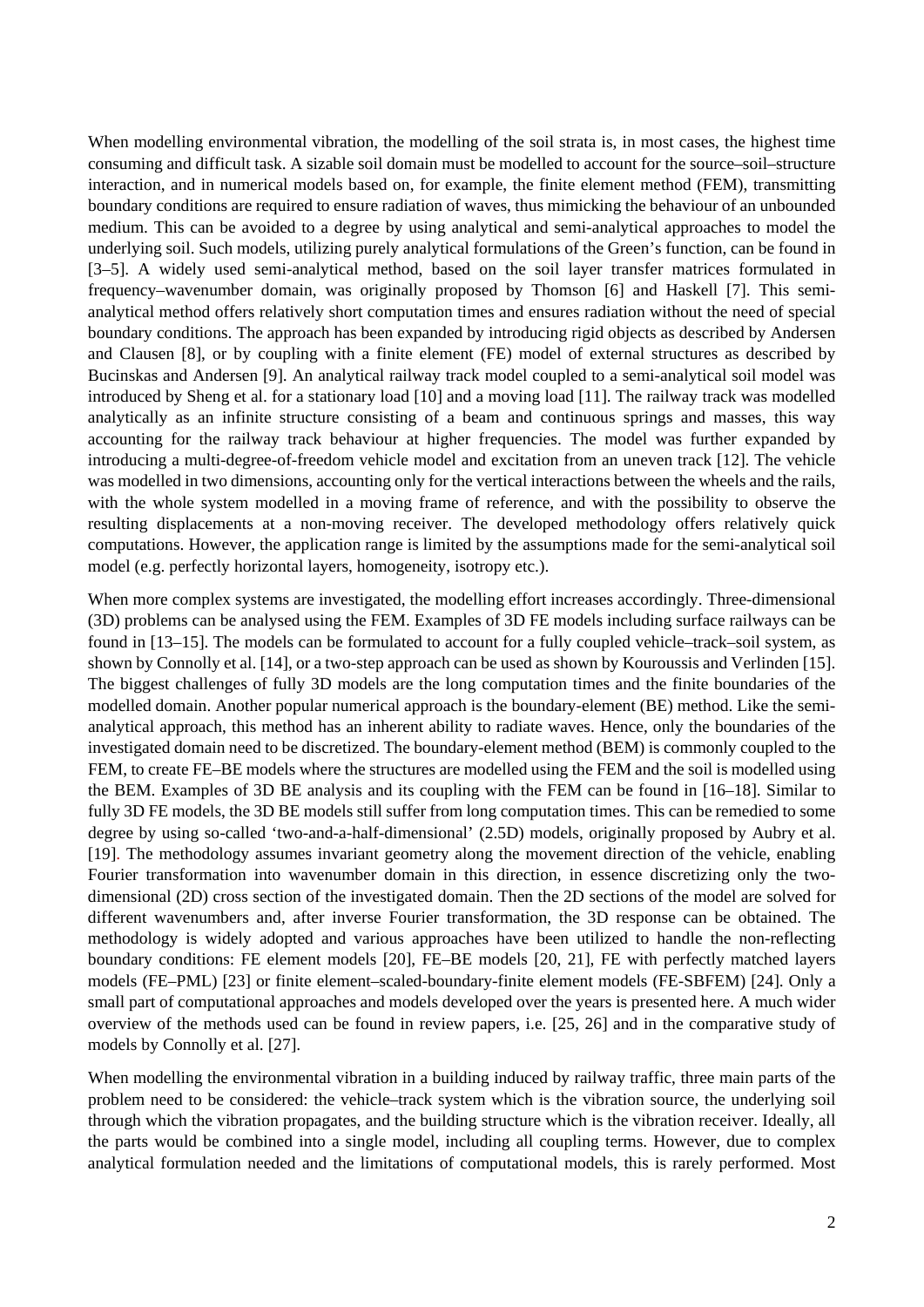often, parts of the model are coupled together; for example, a coupled vehicle–track–soil model is calculated, and the obtained results propagate to the building structure [22, 27–32]. This way, the secondary coupling terms are excluded from the model, such as the effect of the building structure to the response of the track and the vehicle. This is acceptable, as these coupling terms do not influence the system significantly in the majority of cases. For example, Fiala et al. [28] used a two-step approach to obtain the response of a building structure by splitting the problem into a vehicle–track–soil source model and a structure–soil receiver model. With a similar approach, François et al. [29] studied road-traffic-induced vibration. The work also proposed a methodology to exclude the soil-structure interaction problem for cases of soft structures resting on stiff soils. A so-called sub-modelling technique was proposed by Hussein et al. [31], where the response of the soil surface from a tunnel structure was modelled using the pipe-in-pipe method [34] to find the response of a 2D frame. An almost identical system assembly method was also used by Lopes et al. [23]; however, the soil surface response from a tunnel structure was modelled using a 2.5D FEM–PML model and a 3D building structure was analysed. Recently, Freisinger et al. [35] proposed a coupled Integral Transform Method (ITM) and FEM to model the soil structure interaction of finite spherical (3D) and length invariant cylindrical (2.5D) systems embedded or partly embedded in homogenous grounds.

Overall the prediction of environmental vibration using computational methods is a wide field, with a large variety of solutions developed over the years. However, an overall best method for the problem does not exist, and the decision on which approach to use depends largely on the available computational resources and acceptable level of simplification. The aim of this work is modelling the full vibration propagation path from the vehicle up to the building structure. The proposed novel method includes a moving vehicle model that is directly coupled to a stationary building structure, with interaction between them through the infinite underlying soil. At the same time, the method offers a relatively quick and flexible solution procedure. A fully 3D system is modelled, with structures modelled using FE, allowing a wide variety of configurations. To limit the computational times needed, the semi-analytical soil formulation is utilized, with a surface railway track, also modelled analytically as proposed by Sheng et al. [10-12]. The system is excited by a multi-body vehicle model passing over an irregular track. The work introduces an approach of solving the coupled vehicle–track– soil–building system using a single step solution procedure. Two system assembly and solution methods are presented: *partial coupling* and *full coupling*. The *partial coupling* procedure disregards some effects caused by the reflected waves for a more computationally efficient solution. While, the *full coupling* procedure includes all the coupling terms present in the system. Additionally, the methodology for modelling rigid objects and FE structures interacting with the soil is described with its implementation into the proposed solution approaches.

The theoretical background of semi-analytical soil modelling is given in Section 2.1, while the relation between fixed and moving frame of reference (FOR) solutions is given in Section 2.2. The assembly of discretized soil and coupling it to FE is discussed in Section 3.1. Further, creating rigid objects interacting with the soil is introduced in Section 3.2. The vehicle–track system with the system excitation mechanism is introduced in Section 3.3. Section 4 presents the two assembly and solution procedures of a full system in a mixed FOR. The methodology is validated, by validating the analytically derived coupling terms, in Section 5.1, and comparing with another solution procedure, in Section 5.2. To show the capabilities of the proposed modelling approach, two example cases are analysed in Section 6. Finally, the conclusions can be found in Section 7.

# 2. Semi-analytical soil model

### 2.1 Formulation in frequency–wavenumber domain

A semi-analytical soil model is used in the present work. The model utilizes a well-known approach based on an analytical solution to the Green's function in the frequency–wavenumber domain. For the linear hysteric half-space  $z \le 0$ , the displacement field in time–space domain can be obtained using a convolution integral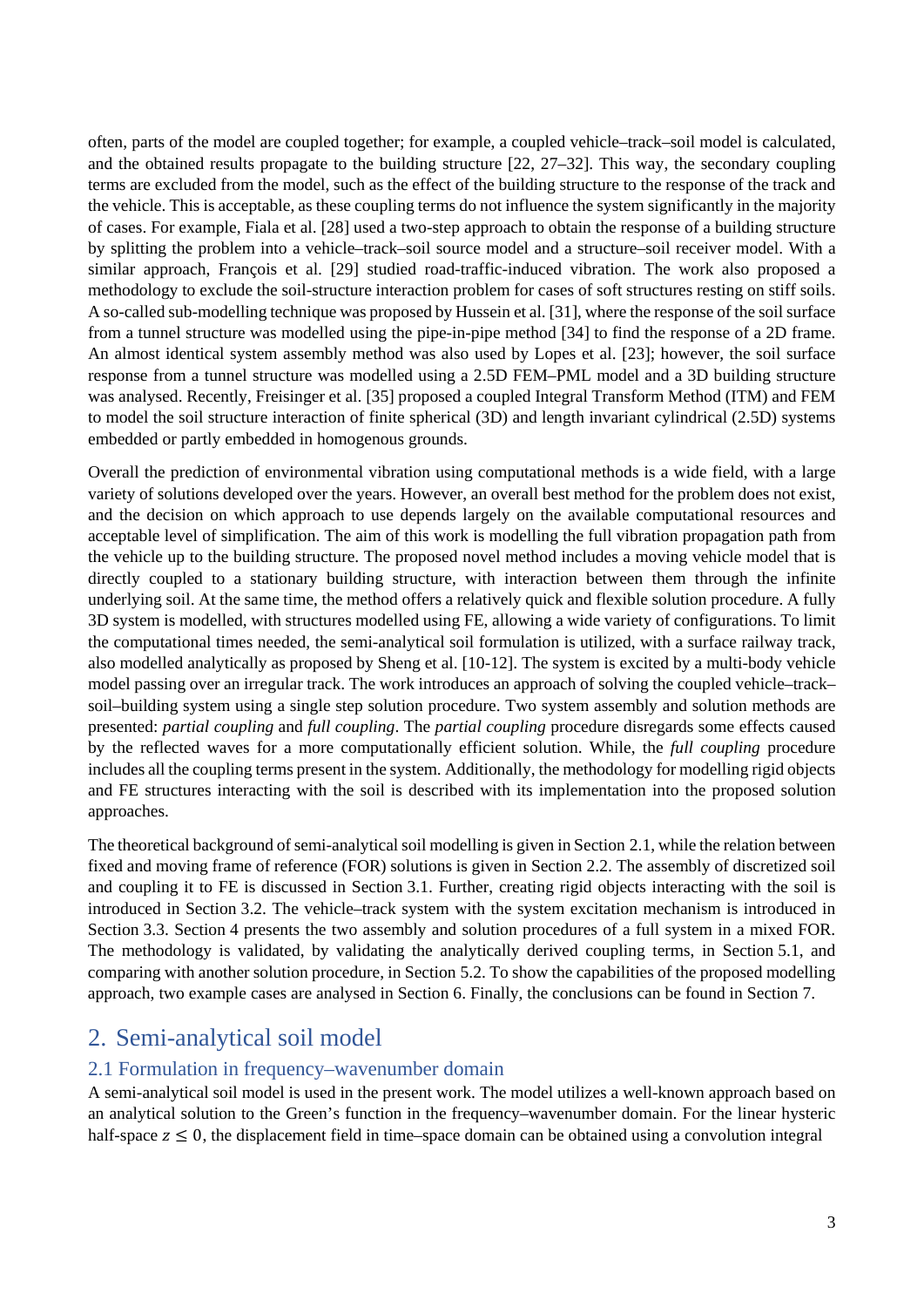$$
u_i(x, y, z, t) = \int_{-\infty}^t \int_{-\infty}^0 \int_{-\infty}^{\infty} \int_{-\infty}^{\infty} g_{ij}(x - x', y - y', z, z', t - t') p_j(x', y', z', t') dx' dy' dz' dt'
$$
(1)

where the Green's function  $g_{ij}$  relates the displacement component  $u_i$  at the point  $(x, y, z)$  and time t to the loads  $p_i$  applied in direction *j* at all positions and times up to and including the time *t*. It should be noted that the Green's function is dependent explicitly on the vertical coordinates  $z$  and  $z'$  of the observation and loading points and not only on the distance between the points in the depth direction. Thus, while the soil is assumed invariant and infinite in both horizontal directions, the material properties vary over depth due to stratification.

The Green's function is challenging to be calculated analytically in the time–space domain for a layered halfspace. Thus, a triple Fourier transformation is performed, transforming the two horizontal coordinates into the wavenumbers  $k_x$  and  $k_y$ , and time into the circular frequency  $\omega$ . Further, introducing a discretization into a number of depths  $z_n$ ,  $n = 1, 2, 3, ..., N_z$ , Eq. (1) simplifies into

$$
\overline{U}_i(k_x, k_y, z, \omega) = \sum_{n=1}^{N_z} \overline{G}_{ij}(k_x, k_y, z, z_n, \omega) \, \overline{P}_{n,j}(k_x, k_y, \omega).
$$
 (2)

Here  $\overline{U}_i$  and  $\overline{G}_{ij}$  are components of the displacement vector and the Green's function tensor, respectively, in the frequency–wavenumber domain. After the discretization over depth,  $\bar{P}_{n,j}$  signifies the traction applied on a horizontal interface placed at the depth  $z_n$ . In the following, upper case symbols indicate Fourier transforms with respect to time, whereas overbar indicates Fourier transforms with respect to the horizontal spatial coordinates.

Analytical expressions for the Green's function in frequency–wavenumber domain are available. Thomson [6] and Haskell [7] originally developed a transfer-matrix method, which relates the displacement and traction applied at the top of a single layer of material to the displacements and traction at the bottom of the same layer. For that purpose, it is assumed that every layer is composed of homogeneous and linear hysteretic material and that the layers are infinite in both horizontal directions. Further, interaction with the soil is only possible through the interfaces between layers or the soil surface. Using the transfer matrices, multiple layers of material are assembled and, after applying the boundary conditions, the expression for the Green's function can be obtained analytically. When the excitation loads are inside the homogenous layers, additional interfaces are included at each load depth. However, the assembly of multiple layers is not a straightforward task and requires further consideration in order to avoid numerical instabilities.

There are two major approaches used to assemble multiple soil layers: the flexibility approach and the stiffness approach. The flexibility approach is based on the original work proposed by Thomson [6] and Haskell [7]. The transfer matrices are multiplied together to propagate the displacements and tractions through the layers. Since the considered transfer matrices dimensions are never bigger than six by six (three displacement components and three traction components for three-dimensional wave propagation), the approach is very quick to compute, however it may suffer from instabilities due to ill-conditioned matrices occurring for problems where high frequencies or thick soil layers are considered. The stiffness approach was introduced by Kausel and Roesset [36] and extends the original transfer matrix, as derived by Thomson [6] and Haskell [7] by reordering it into a stiffness expression equivalent to those used in the FEM, assuming that the interface between two layers is interpreted as a connecting node. Multiple layers can be assembled by overlapping the stiffness matrices at the connecting interfaces. This approach leads to bigger matrices, especially when considering strata composed of many layers, however, the obtained system stiffness matrices are symmetric, and the approach does not suffer from the instability issues. The created system can then be used to obtain the Green's function of the system.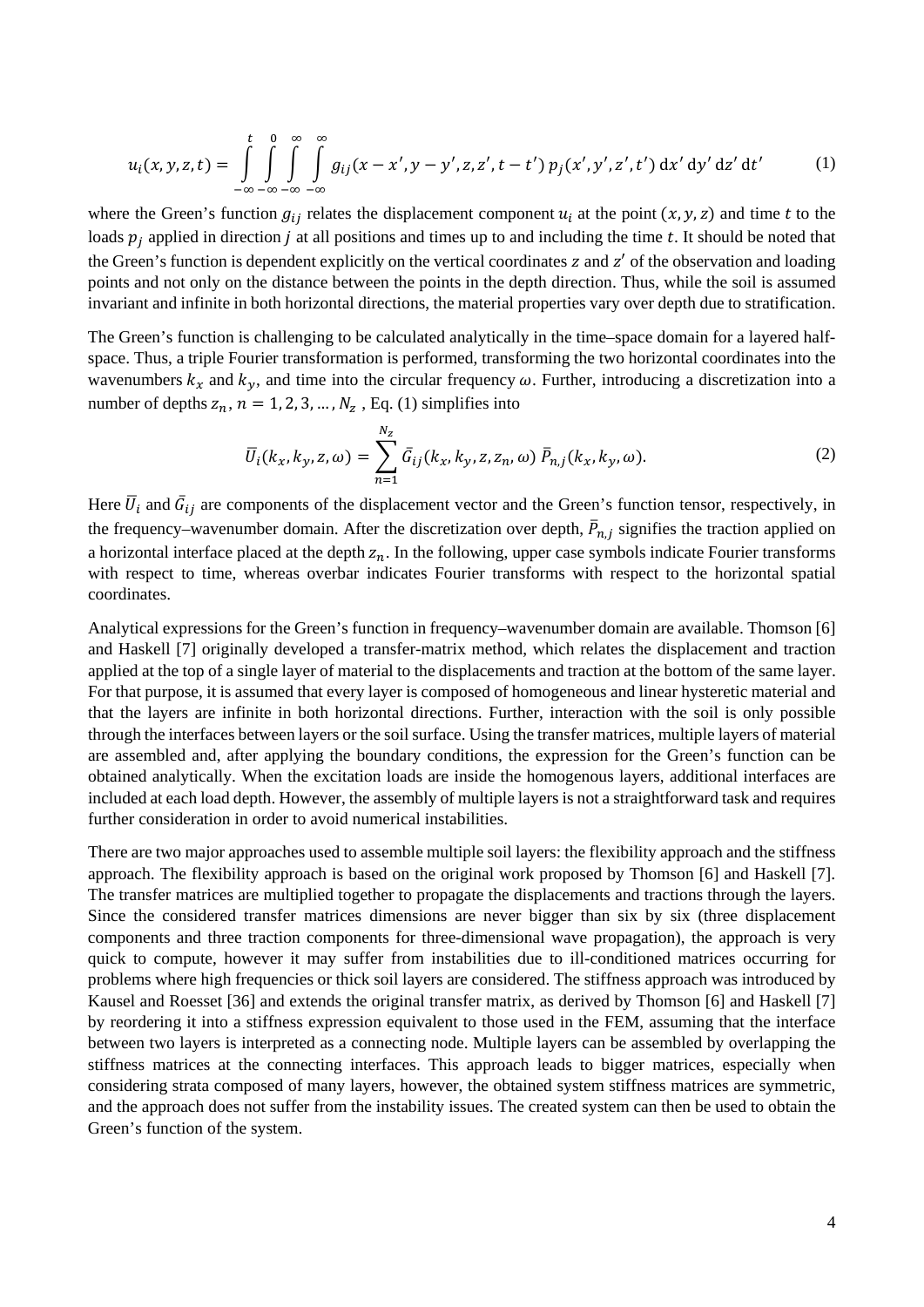The two methods described above perform very similarly and they can both be used to obtain the Green's function in the frequency-wavenumber domain providing identical results. In this work, both methods have been utilized: the flexibility approach with numerical stabilization for the fixed FOR soil model and the stiffness approach for the moving FOR model. The reason that the flexibility approach is used for the fixed FOR and the soil-structure interaction is because it enables the application of structure-to-soil interaction forces without increasing the size of the involved matrices (that is always six by six) for foundations that are embedded in the ground (i.e. piled foundations). For the moving FOR problem, only the Green's functions for a surface load (i.e. the track) are needed and thus the stiffness approach is used which is free of numerical instabilities at higher frequencies, that are more prominent due to the moving of the load.

The numerical instabilities and modelling errors that are possible to occur in the flexibility approach are caused respectively: (i) by the ill-conditioned matrices because the approach relates both traction and displacements components to each other in the same matrix and (ii) by the round-off error caused by exponentially increasing and decreasing terms in the same system because of the interaction between the primary (P) and the vertically polarized secondary (SV) waves propagating through the layers and reflecting at the interfaces. In the proposed model, the stabilization technique that is based on the orthonormalization method proposed by Wang [37] is used for coping with the any associated instabilities. Furthermore, very thick layers (if any) should be split into multiple smaller layers with the same material properties to not exceed the limits of floating-point numbers.

In the frequency-wavenumber domain, the displacements are calculated by multiplying the Green's function  $G_{ij}$  with the triple-Fourier-transformed load  $P_{n,j}$ . Practise shows that using spatially distributed loads is advantageous, since such loads when transformed in wavenumber domain vanish at infinity. Contrarily, a concentrated force applied in a single spatial point produces a constant value of the Fourier transform for all wavenumbers—i.e. "white noise" in wavenumber domain—thus requiring, in principle, evaluation of the Green' function and inverse Fourier transformation up to infinite wavenumbers. A further discussion about the load distribution used in this work can be found in Section 5.2. After the displacements  $\overline{U}_i$  in the frequencywavenumber domain are obtained, a double inverse Fourier transformation is performed into frequency-space domain:

$$
U_{f i}(x_f, y, z, \omega_f) = \frac{1}{4\pi^2} \int_{-\infty}^{\infty} \int_{-\infty}^{\infty} \overline{U}_i(k_x, k_y, z, \omega_f) e^{i(k_x x_f + k_y y)} dk_x dk_y.
$$
 (3)

The above equation is used when both the load and the response in a fixed FOR is considered. The load is applied at a circular frequency  $\omega_f$  and coordinate  $x_f$ , with subscript 'f' indicating a fixed FOR. As described by Andersen and Clausen [8], a load applied axisymmetrically around the point  $(x', y', z')$  can be treated effectively in the fixed FOR. Here, the inverse Fourier transformation can be carried out in semi-discrete form by adopting polar coordinates, since the integration with respect to the azimuthal angle can be done in closed form, leading to Bessel functions in the components  $G_{f i j}$  of the Green's function.

When the whole system is considered in a moving FOR, the Green's function and, at the same time, the response in the frequency-wavenumber domain lose the polar symmetry around the origin of the wavenumber domain, compared to a purely fixed FOR. Hence, a fully discrete inverse Fourier transformation from wavenumber domain into spatial domain is necessary. Assuming that a load is moving in the positive  $x$ direction, the frequency used to compute the Green's function becomes wavenumber dependent. In that case, the inverse double Fourier transformation into frequency–space domain is defined as

$$
U_{\mathbf{m}\,i}(x_{\mathbf{m}},y,z,\omega_{\mathbf{m}}) = \frac{1}{4\pi^2} \int_{-\infty}^{\infty} \int_{-\infty}^{\infty} \overline{U}_i(k_x,k_y,z,\omega_{\mathbf{m}} - k_x \nu) e^{i(k_x x_{\mathbf{m}} + k_y \nu)} dk_x dk_y \tag{4}
$$

where  $\nu$  is the velocity at which the moving FOR travels through the fixed FOR. Subscript 'm' indicates values in the moving FOR.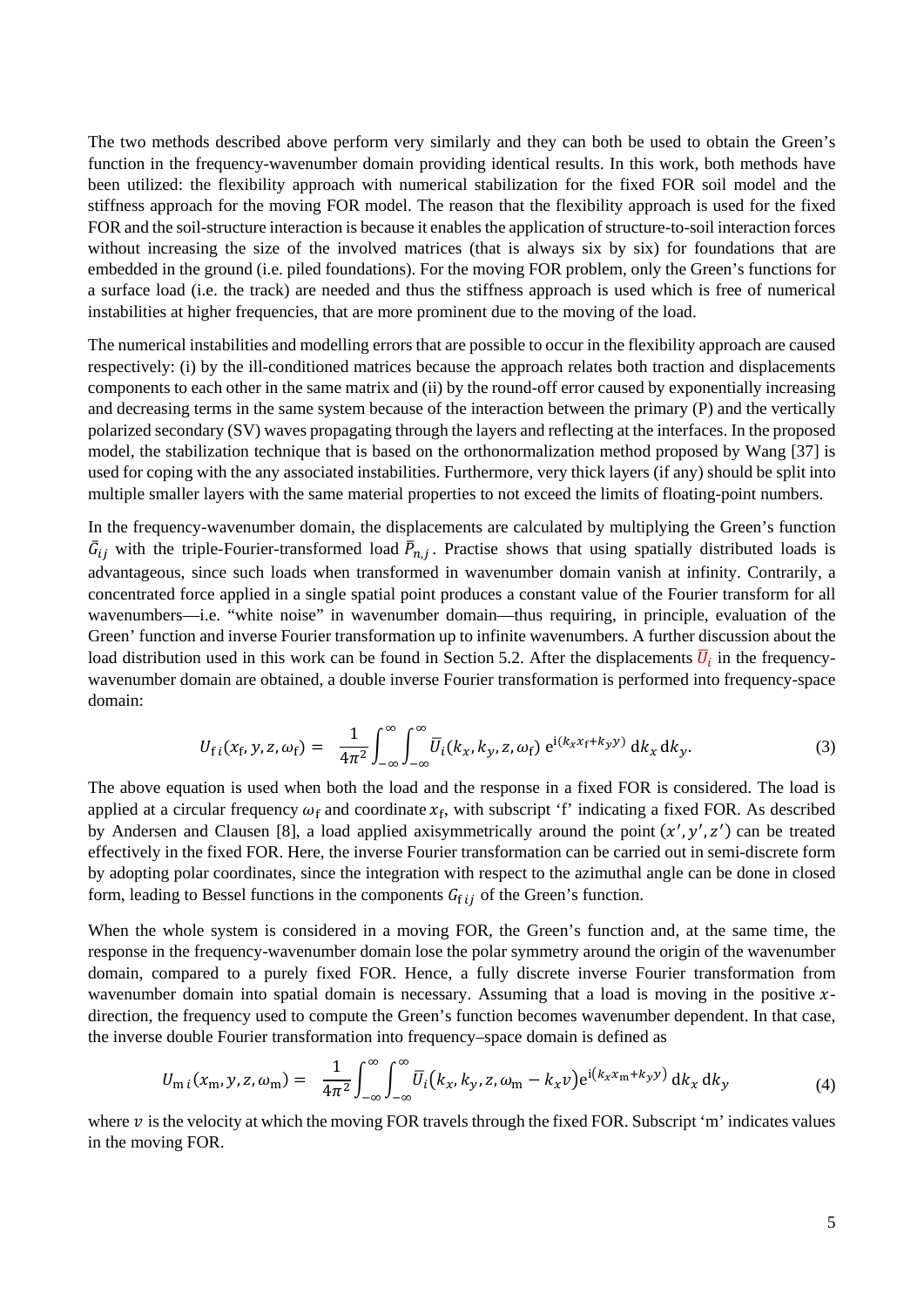#### 2.2 Relation between fixed and moving frames of reference

The methodology presented in this work uses both moving and fixed frames of reference. Thus, a mixed FOR is used, where the displacement response observed in a fixed FOR from a load applied at a stationary point in the moving FOR and vice versa are needed in order to obtain the coupling terms between the two frames of reference.

Following a similar analysis with in [11], the displacements  $U_{fi}$  at  $x_f$  for fixed FOR from a harmonic moving load of circular frequency  $\omega_m$  can be expressed as:

$$
U_{f i}(x_f, y, z, \omega_m, \omega_f) = \frac{1}{v} e^{i\beta x_f} \frac{1}{2\pi} \int_{-\infty}^{\infty} \overline{U}_i(\beta, k_y, z, \omega_m - \beta v) e^{ik_y y} dk_y, \qquad \beta = \frac{\omega_m - \omega_f}{v}
$$
(5)

where  $\omega_f$  is the receiving frequency at the fixed FOR.

Alternatively, using an equivalent analysis with [11], for a stationary harmonic load of circular frequency  $\omega_m$ received in a moving FOR at  $x_m = x_f - vt$  the displacements  $U_{m i}$  can be expressed as:

$$
U_{\mathbf{m}\,i}(x_{\mathbf{m}},y,z,\omega_{\mathbf{f}},\omega_{\mathbf{m}}) = \frac{1}{v} e^{i\beta x_{\mathbf{m}}}\frac{1}{2\pi} \int_{-\infty}^{\infty} \overline{U}_i(\beta,k_y,z,\omega_{\mathbf{f}}) e^{ik_y y} dk_y
$$
 (6)

Comparing Eqs. (5) and (6) it is evident that the expressions are equivalent. That is, the displacements originated from a moving source and observed in a fixed FOR are equivalent to the displacements caused by a stationary source and observed in a moving frame:

$$
U_{\mathbf{m}\,i}(x_{\mathbf{m}},y,z,\omega_{\mathbf{f}},\omega_{\mathbf{m}}) = U_{\mathbf{f}\,i}(x_{\mathbf{f}},y,z,\omega_{\mathbf{m}},\omega_{\mathbf{f}}) \tag{7}
$$

given that the horizontal coordinates  $x_m$  and  $x_f$  have the same numerical value. In practise, this means that only Eq. (5) or Eq. (6) needs to be evaluated. Then the integral part of the equation is reused for the other FOR combination, with changed *x*-coordinate. It should be noted that this is only true in the mixed frequency domain. When inverse Fourier transformation is performed to obtain the time-domain response, this is no longer true, even if the circular frequencies  $\omega_{\rm m}$  and  $\omega_{\rm f}$  are equal:

$$
u_{m i}(x_m, y, z, \omega_f, t) \neq u_{f i}(x_f, y, z, \omega_m, t). \tag{8}
$$

### 3. Structures interacting with soil

#### 3.1 Assembly in a single frame of reference

To couple the semi-analytical soil model to a FE model of one or more structures, the dynamic stiffness matrix  $\mathbf{K}_{ss}(\omega)$  of the soil has to be established. The desired geometry of the soil-structure interface is discretized into a number of 'soil-structure interaction' (SSI) nodes and the response is requested at a range of 'observation' nodes. Thus, two types of nodes are used to model the system; the SSI nodes that are interacting with external structures, and the observation nodes which are only used to analyse soil displacements without direct interaction. The dynamic stiffness matrix is established using the SSI nodes, which is then coupled to structures and used to obtain the system displacements. The displacements of the observation nodes are obtained by postprocessing the previously obtained results.

The dynamic stiffness matrix  $\mathbf{K}_{ss}(\omega)$  of the soil is calculated by inverting the global receptance matrix  $\mathbf{R}_{ss}(\omega)$ relating all the degrees of freedom needed. For a three-dimensional case, each SSI node has three degrees of freedom. Therefore, the receptance matrix  $\mathbf{R}_{ss}(\omega)$ , also called the flexibility matrix, will be a square matrix with number of rows and columns three times the number of nodes in the system. To create the receptance matrix, a unit harmonic load is applied to a single degree of freedom  $s_i$  and the resulting displacements are calculated at all SSI degrees of freedom. The procedure is repeated for all SSI degrees of freedom in the system. The receptance between degrees of freedom  $s_i$  and  $s_i$  is given as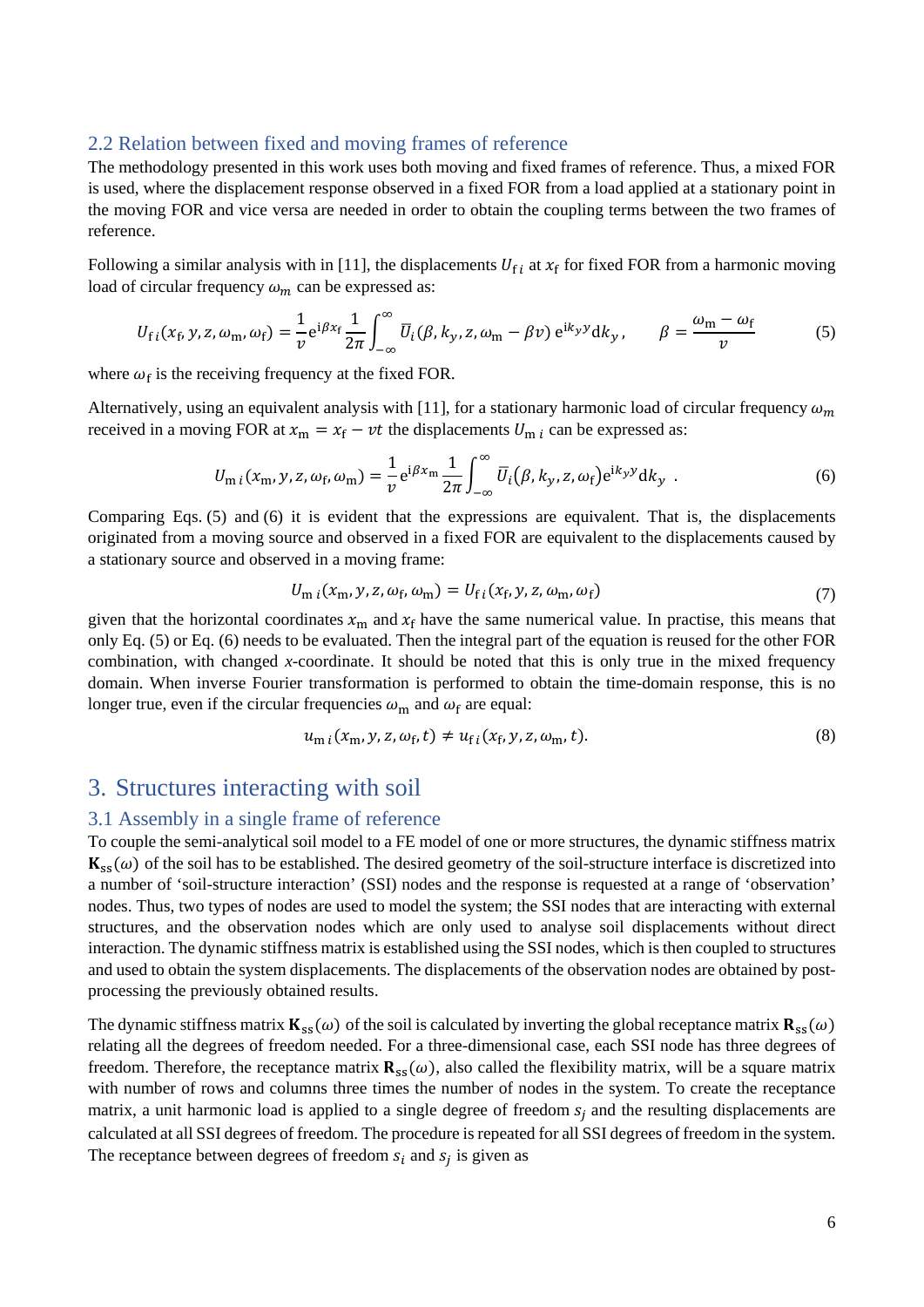$$
R_{s_i,s_j}(\omega) = \int_{-\infty}^{\infty} \int_{-\infty}^{\infty} \bar{G}_{d_i d_j}(k_x, k_y, z_{n_i}, z_{n_j}, \omega) \, \bar{P}_{n_j,s_j}(k_x, k_y, \omega) \, e^{i(k_x(x_{n_i} - x_{n_j}) + k_y(y_{n_i} - y_{n_j}))} \, dk_x \, dk_y \tag{9}
$$

where  $P_{n_j, s_j}(k_x, k_y, \omega)$  is the double spatial Fourier transform of a distributed harmonic load  $P_{n_i,s_i}(x_{n_i},y_{n_i},z_{n_i},\omega)$  of unit magnitude acting within the frequency domain at the depth  $z_{n_i}$  in degree of freedom  $s_i$ . Corresponding to the SSI degrees of freedom  $s_i$  and  $s_j$ ,  $d_i$  and  $d_j$  signify the local degrees of freedom,  $d_i$ ,  $d_i = 1, 2, 3$  for the three-dimensional solid, while  $n_i$  and  $n_i$  are the node numbers of the nodes to which SSI degrees of freedom  $s_i$  and  $s_j$  belong. Thus, it is assumed that the displacement is observed in direction  $d_i$  at a node with coordinates  $(x_{n_i}, y_{n_i}, z_{n_i})$ , while the load is applied in direction  $d_j$  at a node with coordinates  $(x_{n_i}, y_{n_i}, z_{n_i})$ . The same procedure can be performed in both fixed and moving frames of reference. The obtained results are placed in a single column of the receptance matrix and the process is repeated for every degree of freedom.

The receptance matrix  $\mathbf{R}_{ss}(\omega)$  is a  $S \times S$  matrix providing the flexibility of the SSSI degrees of freedom from loads applied to the same S degrees of freedom. The receptance matrix can be established for the moving and fixed frames of reference. However, only in the fixed FOR, the matrix is symmetric, assuming that the applied load  $P_{n_i, s_i}(x, y, \omega)$  is the same for all degrees of freedom.

The inversion of the flexibility matrix for large systems can be computationally expensive. Thus, using as few as possible SSI nodes is important for an efficient solution. To find the optimum number and placement of the nodes a convergence analysis is often required, especially when modelling rigid structures.

After the dynamic stiffness matrix is obtained, it can be assembled in the single frame of reference (SFOR) with the dynamic stiffness matrix  $K_{FF}$  of the FE model:

$$
\mathbf{K}_{SFOR}(\omega) = \begin{bmatrix} \mathbf{K}_{ss}(\omega) + \mathbf{K}_{FE}^{SS}(\omega) & \mathbf{K}_{FE}^{SB}(\omega) \\ \mathbf{K}_{FE}^{BS}(\omega) & \mathbf{K}_{FE}^{BS}(\omega) \end{bmatrix},\tag{10}
$$

where superscript 's' denotes the degrees of freedom through which the FE model interacts with the soil, while superscript 'n' denotes the degrees of freedom that are internal to the FE model. Combinations of superscripts 'sn' and 'ns' denote the coupling terms. Due to symmetry of the FE system matrices,  $\mathbf{K}_{FE}^{ns}(\omega) = [\mathbf{K}_{FE}^{sn}(\omega)]^T$ . Further, the matrix  $\mathbf{K}_{FE}^{sn}(\omega)$  is usually sparsely populated.

The displacements of the system can then be obtained by solving the system of equations:

$$
\mathbf{K}_{\text{SFOR}}(\omega) \mathbf{U}_{\text{SFOR}}(\omega) = \mathbf{P}_{\text{SFOR}}(\omega). \tag{11}
$$

To obtain the displacements of the observation degrees of freedom, the flexibility matrix  $\mathbf{R}_{\alpha s}$  relating the SSI and observation degrees of freedom is needed. Assuming that the numbering of observation degrees of freedom is stored in a set  $o = \{o_1, o_2, ..., o_0\}$  with the number of degrees of freedom being O, the flexibility matrix will have  $O$  rows and  $S$  columns. The displacements of the observation nodes are given by multiplying the observation flexibility matrix  $\mathbf{R}_{os}$  with the soil displacements at the SSI degrees of freedom  $\mathbf{U}_{ss}$ . These are extracted from the whole system displacement vector  $U_{SFOR}$ :

$$
\mathbf{U}_{\text{o}}(\omega) = \mathbf{R}_{\text{os}}(\omega) [\mathbf{R}_{\text{ss}}(\omega)]^{-1} \mathbf{U}_{\text{s}}(\omega) = \mathbf{R}_{\text{os}}(\omega) \mathbf{K}_{\text{ss}}(\omega) \mathbf{U}_{\text{ss}}(\omega). \tag{12}
$$

Since the matrix inversion involved in Eq. (12) has been already performed, the result can be reused. Thus, to obtain the displacements of the observation nodes no further large matrix inversion is needed, making the calculations more computationally efficient. Observation nodes are especially useful when the displacements of large fields are of interest, for example, to observe the displacement of the ground surface in a large region.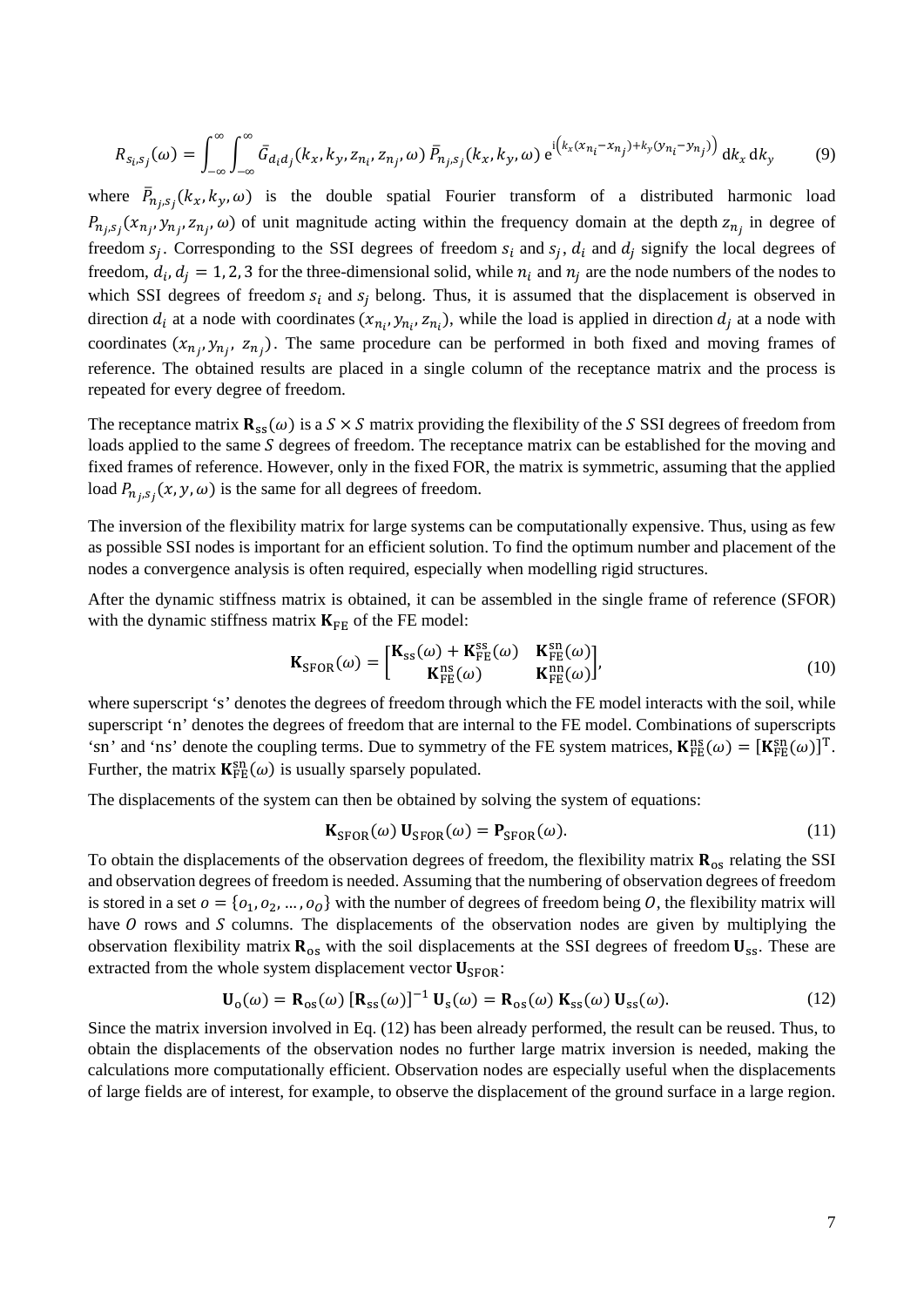#### 3.2 Rigid structures interacting with the soil

The semi-analytical soil model allows modelling of completely rigid objects interacting with the soil. This is useful when modelling structures that are much stiffer than the surrounding material, as for example building foundations. To create a three-dimensional rigid object, the object shape is discretized into a number of SSI nodes. The global flexibility matrix is created in the same way as in the previous subsection and inverted to obtain the dynamic stiffness matrix. However, condensation of the stiffness matrix must be performed in order to reduce the system such that the response can be determined in terms of the rigid body modes rather than the original degrees of freedom of the SSI nodes. This is achieved by assuming that SSI nodes belonging to the same rigid object are fixed relatively to each other and move together with the degrees of freedom of a reference master node that defines the motion of the rigid object.

In principle, the master node can be placed at any position. However, it is most conveniently placed in the point at which coupling to an FE model should be done. That is, for example, in the centre of the topside of a footing. This way, the rotational degrees of freedom between the two systems can be coupled directly, without the need to derive additional rotational coupling terms. In the most common three-dimensional case, separate SSI nodes have three degrees of freedom each, i.e. three lateral displacements, while each rigid object has six degrees of freedom: three for lateral displacements and three additional rotational degrees of freedom of the reference node. For a single rigid object composed of a number of SSI nodes, the transformation matrix  $T_{0,i}$  is created. Multiple rigid objects can also be a part of the same system. The global transformation matrix for a system with  $N$  rigid objects can be assembled as:

$$
\mathbf{T}_{s} = \begin{bmatrix} \mathbf{T}_{0,1} & \mathbf{0} & \cdots & \mathbf{0} \\ \mathbf{0} & \mathbf{T}_{0,2} & \cdots & \mathbf{0} \\ \vdots & \vdots & \ddots & \vdots \\ \mathbf{0} & \mathbf{0} & \cdots & \mathbf{T}_{0,N} \end{bmatrix} .
$$
 (13)

Formulation for transformation matrix  $T_{0,i}$  can be found in previous works by various authors, e.g. [38]. The system can also contain non-associated 'free' SSI nodes, which are not part of any rigid object. In that case, the local transformation matrix for such nodes will be the identity matrix with the same number of rows and columns as the number of degrees of freedom associated with the free nodes. The condensed stiffness matrix of the soil is given by left and right matrix multiplication of  $[\mathbf{R}_{ss}(\omega)]^{-1}$  with  $[\mathbf{T}_s]^T$  (where  $\begin{bmatrix} 1 \end{bmatrix}^T$  is transpose matrix notation) and  $T_s$  respectively. The resulting stiffness matrix can then be coupled to FE structures in the same way as described previously. Due to condensation of some SSI nodes, Eq. (12) is also modified by introducing the transformation matrix:

$$
\mathbf{U}_{o}(\omega) = \mathbf{R}_{os}(\omega) [\mathbf{R}_{ss}(\omega)]^{-1} \mathbf{T}_{s} \mathbf{U}_{s}(\omega) = \mathbf{R}_{os}(\omega) \mathbf{K}_{ss}(\omega) \mathbf{T}_{s} \mathbf{U}_{s}(\omega).
$$
 (14)

Here the vector  $U_s$  stores the already obtained displacements at the SSI degrees of freedom. The matrix inversion involved in Eq. (14) has been already performed and to improve the efficiency of the calculation, intermediate results should be saved and reused here. The formulation outlined here can be also used, if no rigid objects are present in the system. In that case each SSI node is treated as a 'free' node, creating a transformation matrix which is just a square identity matrix, with a number of rows and columns equal to the number of degrees of freedom in the system.

#### 3.3 Vehicle, railway track and wheel–rail interaction

The system is excited by one or more vehicles travelling across a railway track. The vehicles can be modelled using various multibody systems, with varying complexity, depending in the application case. However, in the described model vehicles are only modelled in two dimensions and only the vertical wheel-rail interaction forces are considered. The dynamic stiffness matrix of the vehicle  $\mathbf{K}_{vv,i}(\omega_m)$  is created in a moving FOR by combining the vehicle stiffness, damping and mass matrices. If multiple vehicles are needed, it is assumed that there is no direct interaction between vehicles and the dynamic stiffness matrix becomes: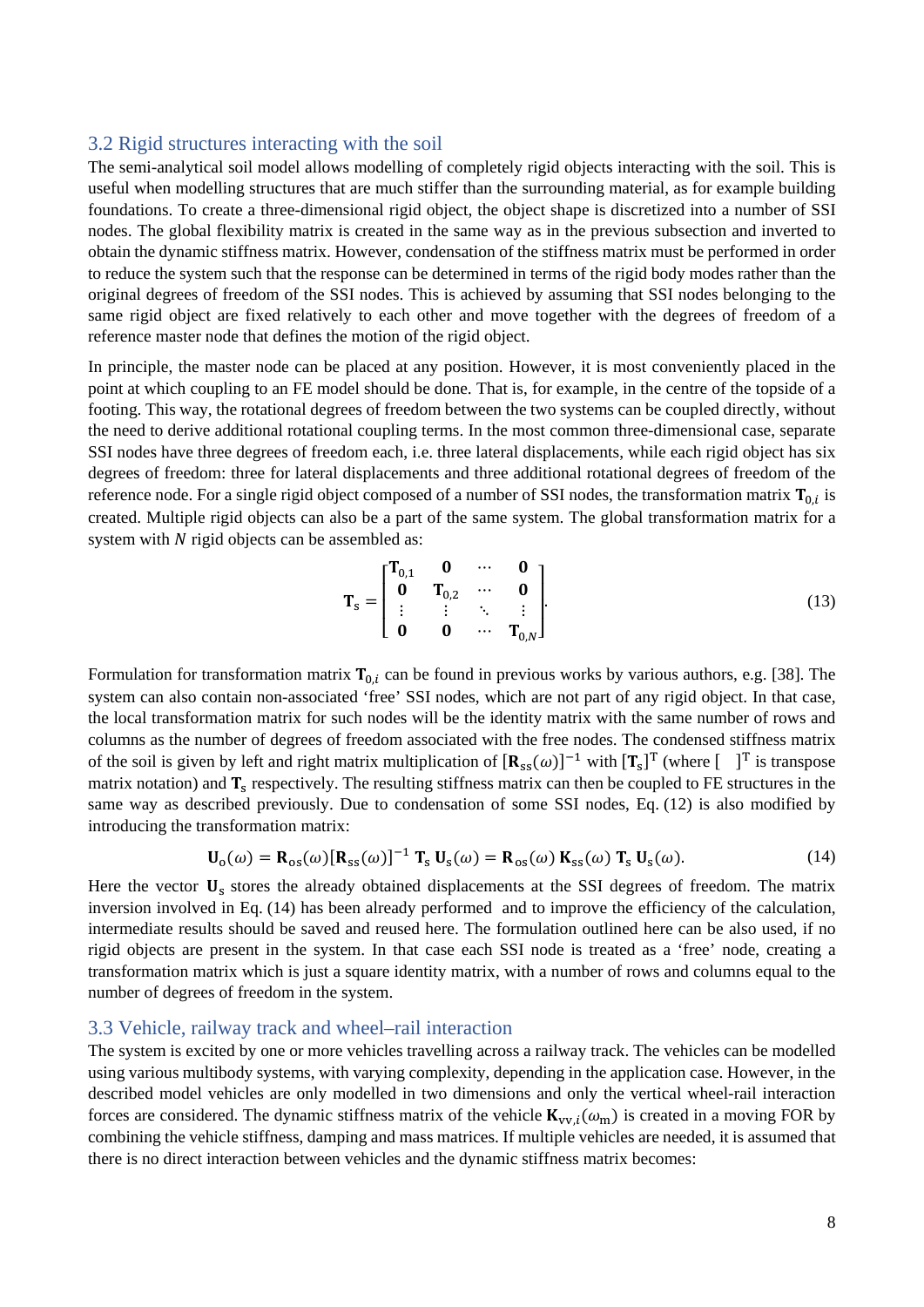$$
\mathbf{K}_{\mathbf{v}}(\omega_{\mathbf{m}}) = \begin{bmatrix} \mathbf{K}_{\mathbf{v}\mathbf{v},1}(\omega_{\mathbf{m}}) & \mathbf{0} & \cdots & \mathbf{0} \\ \mathbf{0} & \mathbf{K}_{\mathbf{v}\mathbf{v},2}(\omega_{\mathbf{m}}) & \cdots & \mathbf{0} \\ \vdots & \vdots & \ddots & \vdots \\ \mathbf{0} & \mathbf{0} & \cdots & \mathbf{K}_{\mathbf{v}\mathbf{v},I}(\omega_{\mathbf{m}}) \end{bmatrix},
$$
(15)

Here it is assumed that there is a total number  $I$  of vehicles in the system. Further, there is no coupling between separate vehicles through the vehicle stiffness matrix, i.e. each car of a train acts like a separate vehicle.

A layered track structure containing the rails, rail-pads, sleepers and ballast is used. It is coupled to the underlying soil in the frequency-wavenumber domain as described in [39]. By using the stiffness matrix for the rails  $K_r(\omega_m)$  and the diagonal stiffness matrix  $K_H$  for the wheel-rail contact interaction the coupled vehicle–track system response from a unit amplitude unevenness is given as:

$$
\begin{bmatrix}\n\mathbf{K}_{\mathbf{v}}^{\mathbf{u}}(\omega_{\mathbf{m}}) & \mathbf{K}_{\mathbf{v}}^{\mathbf{u}\mathbf{w}}(\omega_{\mathbf{m}}) & \mathbf{0} \\
\mathbf{K}_{\mathbf{v}}^{\mathbf{w}}(\omega_{\mathbf{m}}) & \mathbf{K}_{\mathbf{v}}^{\mathbf{w}\mathbf{w}}(\omega_{\mathbf{m}}) + \mathbf{K}_{\mathbf{H}} & -\mathbf{K}_{\mathbf{H}} \\
\mathbf{0} & -\mathbf{K}_{\mathbf{H}} & \mathbf{K}_{\mathbf{r}}(\omega_{\mathbf{m}}) + \mathbf{K}_{\mathbf{H}}\n\end{bmatrix}\n\begin{bmatrix}\n\mathbf{U}_{\mathbf{v}}^{\mathbf{u}}(\omega_{\mathbf{m}}) \\
\mathbf{U}_{\mathbf{v}}^{\mathbf{w}}(\omega_{\mathbf{m}}) \\
\mathbf{U}_{\mathbf{r}}(\omega_{\mathbf{m}})\n\end{bmatrix} = \n\begin{Bmatrix}\n\mathbf{0} \\
K_{\mathbf{H}} \mathbf{d}(\omega_{\mathbf{m}}) \\
-K_{\mathbf{H}} \mathbf{d}(\omega_{\mathbf{m}})\n\end{Bmatrix}.
$$
\n(16)

where  $\mathbf{d}(\omega_m) = \exp\left(\frac{\omega_m}{v} \mathbf{x}_w\right)$  is the vector containing the unit unevenness for all wheel positions  $\mathbf{x}_w$  in the moving FOR. In Eq. (16), the vehicle degrees of freedom are split into two parts: those relating to the wheels, denoted with the superscript 'w', and those that are not coupled to the track, denoted with superscript 'u'. It is assumed that each vehicle wheel has the same linearized Hertzian spring stiffness  $K_H$  when calculating the acting forces. Solving Eq. (16) for the unknown displacement vector **U** produces the system behaviour. Note that in this case, the effects of external structures coupled to the railway track through the soil are not accounted for.

The stiffness matrix for the rails in Eq. (16) can be found by inverting the flexibility matrix  $\mathbf{R}_{rr}(\omega_m)$  relating the rail displacements between all vehicle wheel sets positions is constructed. This is achieved in a similar manner as described in the previous section, assuming a single degree of freedom of a rail in a moving FOR for every wheel. The matrix is later used to establish the stiffness matrix of a coupled-domain stiffness matrix.

# 4. Assembly and solution of global system

This section describes the assembly of the global system, coupling both moving and fixed FORs. The described assembly procedure can be used independent of the soil modelling method, as long as the receptance matrices used in the formulations found in Sections 3 and 4 can be obtained. However, it is advantageous to use the previously described semi-analytical formulation, as it produces the receptance matrices without the need of inverting large matrices. In the case of using a stiffness based approach, such as the FE or BE methods, a large matrix inversion is required to obtain the receptance matrices. In such cases, the analytically derived coupling terms could still be used to couple two FORs together.

#### 4.1 Partly coupled global system

Parts of the model described in the previous sections are combined into a single global system. The resulting system combines parts formulated in a moving FOR, such as the vehicle and the track, and parts formulated in the fixed FOR, such as the structures interacting with the soil. To couple the two frames of reference together, the theory described in Sections 2.2 and 2.3 is used. For that purpose, the receptance matrix  $\tilde{R}_{sr}$ , providing the interaction between the degrees of freedom of the rails and the degrees of freedom of the soil, is established. The matrix  $\tilde{\mathbf{R}}_{sr}$  couples the moving and fixed frames of reference, and it is therefore dependent on two frequencies:  $\omega_{\rm m}$  and  $\omega_{\rm s}$ . Accordingly, the tilde indicates that the quantity is defined in the mixed FOR.

The receptance defining the response of degree of freedom *i* in the fixed FOR to a load applied to degree of freedom  $j$  in the moving FOR can be found as: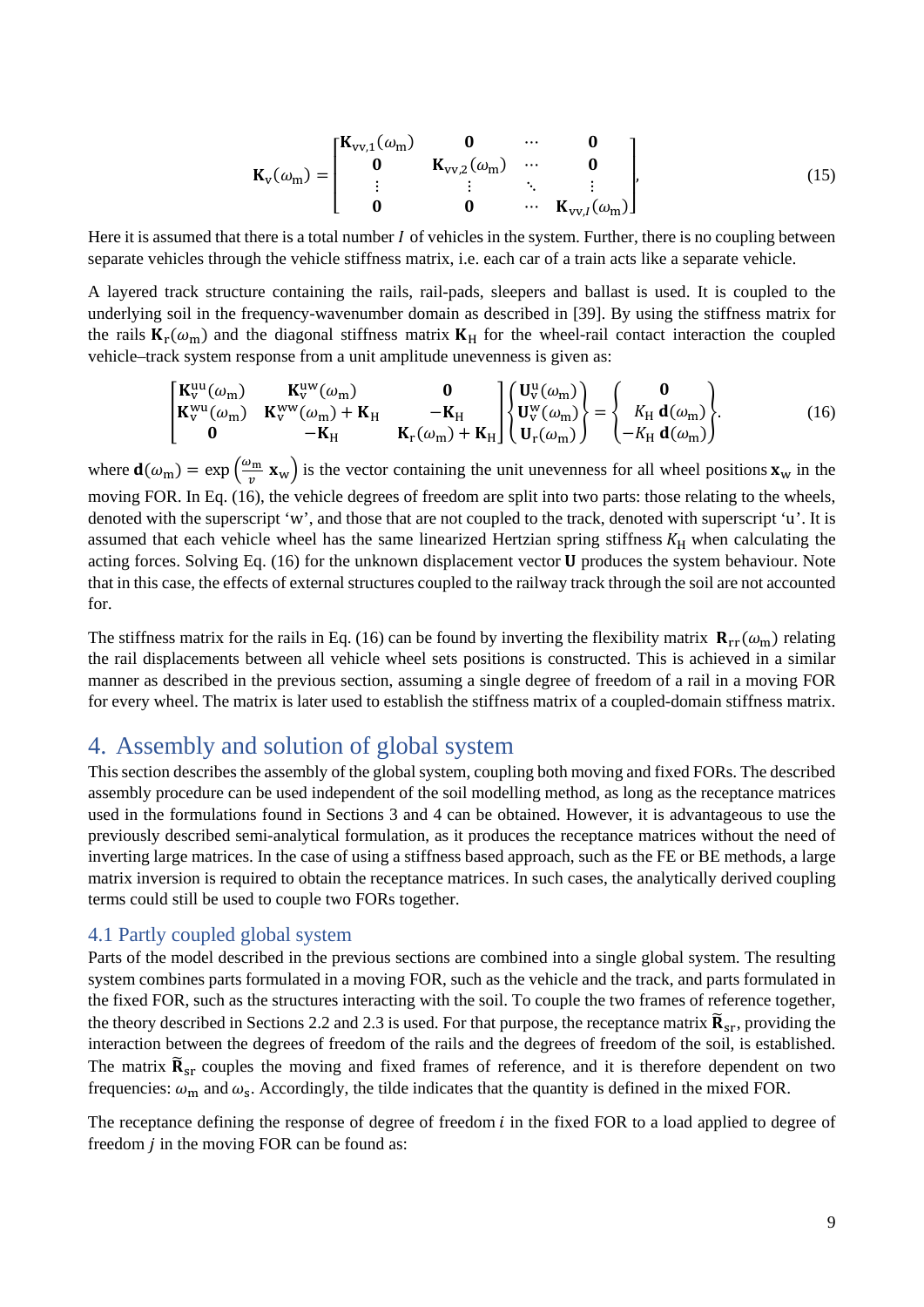$$
\tilde{R}_{f i,j}(\omega_m, \omega_f) = \frac{1}{\nu} e^{i\beta (x_{f n_i} - x_{m n_j})} \frac{1}{2\pi} \int_{-\infty}^{\infty} \bar{G}_{d_i d_j}(\beta, k_y, z_{n_i}, z_{n_j}, \omega_m - \beta \nu) \, \bar{P}_{n_j, s_j} e^{i(y_{n_i} - y_{n_j}) k_y} \, dk_y, \tag{17}
$$

where  $d_i$  and  $d_j$  are the directions associated with degrees of freedom *i* and *j*, while  $n_i$  and  $n_j$  are the node numbers of the nodes to which degrees of freedom  $i$  and  $j$  belong. In this case, all loaded degrees of freedom belong to the rails and are applied as unit loads on an Euler-Bernoulli beam. Therefore, the load  $P_{n_j,s_j}$  is equal to one. The receptance matrix  $\tilde{\mathbf{R}}_{sr}(\omega_m, \omega_f)$  can now be assembled and is a  $S \times R$  matrix with R the number of coupled rail degrees of freedom.Further, the receptance used for the backwards coupling from a load at degree of freedom  $i$  in fixed FOR to a displacement in degree of freedom  $j$  in a moving FOR is obtained. To avoid excessive additional computations, the similarity between the solutions for the two FOR combinations and the symmetry of the solution in the *y*-direction is used. Further, it is assumed that there is reciprocity of receptance between the rails and the soil. Thus, the coupling terms between loads applied in a stationary FOR and observed in a moving FOR can be found as:

$$
\tilde{R}_{m i,j}(\omega_f, \omega_m) = \frac{1}{v} e^{i\beta (x_{m n_j} - x_{fn_i})} \frac{1}{2\pi} \int_{-\infty}^{\infty} \bar{G}_{d_i d_j}(\beta, k_y, z_{n_i}, z_{n_j}, \omega_m - \beta v) \, \bar{P}_{n_j, s_j} e^{i(y_{n_i} - y_{n_j}) k_y} \, dk_y. \tag{18}
$$

By keeping the same integrand as in Eq. (17) and only modifying the *x*-coordinates, additional computations are avoided. The modification due to the *x*-coordinate is unavoidable as the solution is not symmetrical in the *x*-direction. The  $S \times R$  receptance matrix  $\tilde{\mathbf{R}}_{rs}(\omega_f, \omega_m)$  for backwards coupling can be assembled and then transposed, accounting for the switched source and receiver positions. However, as the effects of the backwards coupling in most cases are negligible, the transpose of the forwards coupling matrix,  $\tilde{R}_{sr}(\omega_m, \omega_f)^T$  can be also reused here with little loss of accuracy

Further, the flexibility matrix, assembled in the fixed FOR and connecting all the degrees of freedom interacting with the soil, is added to the system. Using the created matrices, the full flexibility matrix for the so-called 'global' (indicated by subscript 'g') system can be constructed:

$$
\widetilde{\mathbf{R}}_{\mathrm{g}}(\omega_{\mathrm{m}}, \omega_{\mathrm{f}}) = \begin{bmatrix} \mathbf{R}_{\mathrm{rr}}(\omega_{\mathrm{m}}) & \widetilde{\mathbf{R}}_{\mathrm{rs}}(\omega_{\mathrm{f}}, \omega_{\mathrm{m}}) \\ \widetilde{\mathbf{R}}_{\mathrm{sr}}(\omega_{\mathrm{m}}, \omega_{\mathrm{f}}) & \mathbf{R}_{\mathrm{ss}}(\omega_{\mathrm{f}}) \end{bmatrix} . \tag{19}
$$

When no rigid bodies are present in the soil model, the global flexibility matrix may be inverted to obtain the stiffness matrix  $\widetilde{\mathbf{K}}_{g}(\omega_{m}, \omega_{f})$  of the global system.

If the system contains rigid objects, which are formulated as described in Section 3.2, the global stiffness matrix can be constructed using the global transformation matrix:

$$
\mathbf{T}_{g} = \begin{bmatrix} \mathbf{I} & \mathbf{0} \\ \mathbf{0} & \mathbf{T}_{s} \end{bmatrix},\tag{20}
$$

where  $\bf{I}$  is the identity matrix with dimensions equal to the number of rail degrees of freedom. It is assumed that there are no rigid bodies modelled in the moving FOR. In theory, it is possible to model rigid bodies in both the moving and the fixed frames of reference, given that the reference nodes for these bodies are not shared between the two frames of reference. In that case, the identity matrix would be replaced with local transformation matrices  $T_{0,i}$ . However, for any practical applications, rigid bodies will only exist in the fixed FOR, where they may be used to model foundations or structures embedded in the ground. The global transformation matrix  $\widetilde{K}_g(\omega_m, \omega_f)$  is produced by left and right matrix multiplication of  $\left[\widetilde{R}_g(\omega_m, \omega_s)\right]^{-1}$  with  $\left[T_g\right]^T$  and  $T_g$  respectively.

After the stiffness matrix of the system has been obtained, the vehicle and the FE structures can be also added to the global system. The governing equation for partial coupling in the mixed FOR becomes: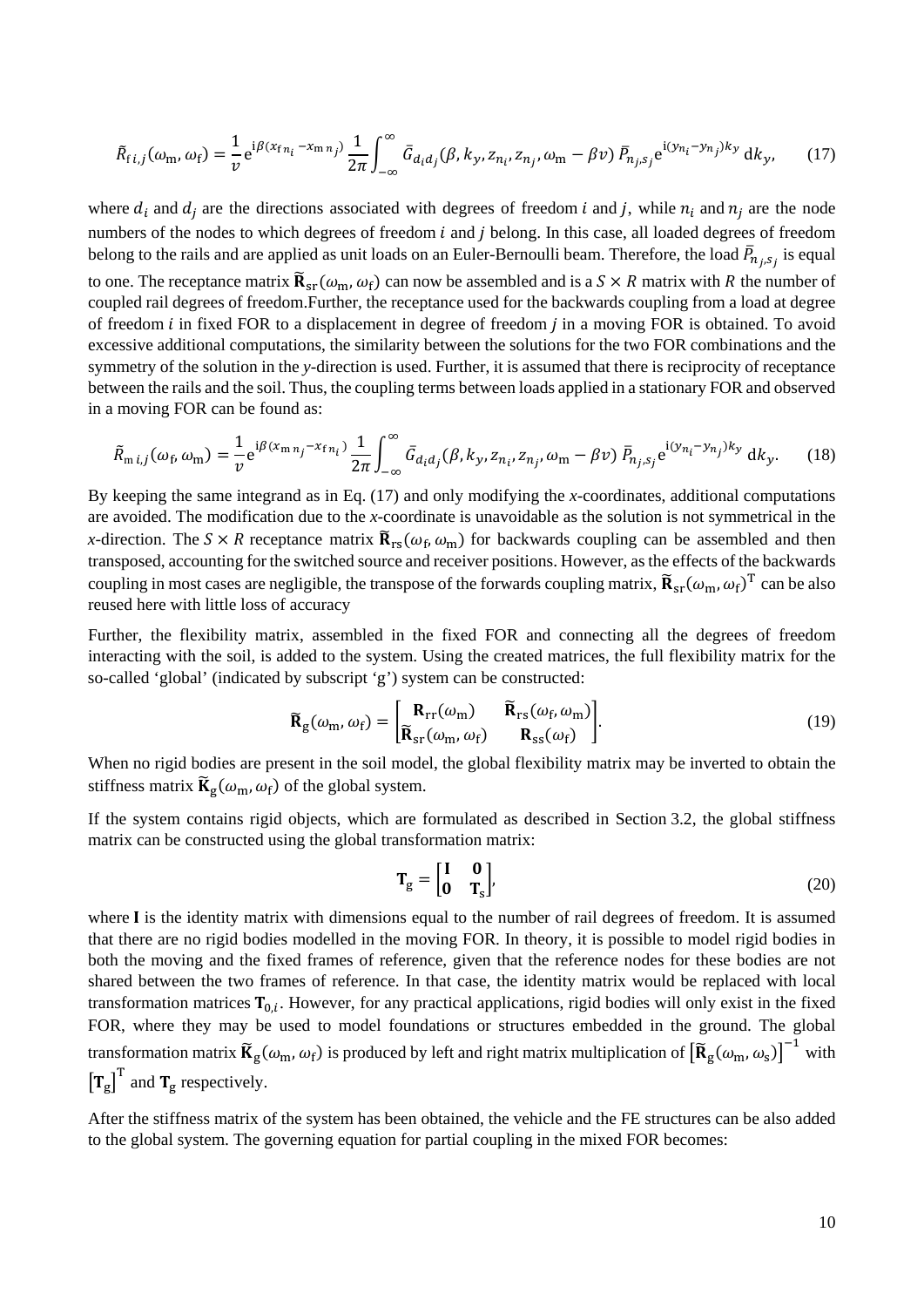$$
\widetilde{\mathbf{K}}(\omega_{\rm m}, \omega_{\rm f})\widetilde{\mathbf{U}}(\omega_{\rm m}, \omega_{\rm f}) = \widetilde{\mathbf{F}}(\omega_{\rm m}, \omega_{\rm f}),\tag{21a}
$$

where

$$
\tilde{\mathbf{K}}(\omega_{\rm m}, \omega_{\rm f}) = \begin{bmatrix}\n\mathbf{K}_{\rm v}^{\rm uu}(\omega_{\rm m}) & \mathbf{K}_{\rm v}^{\rm uw}(\omega_{\rm m}) & \mathbf{0} & \mathbf{0} & \mathbf{0} \\
\mathbf{K}_{\rm v}^{\rm Wu}(\omega_{\rm m}) & \mathbf{K}_{\rm v}^{\rm vw}(\omega_{\rm m}) + \mathbf{K}_{\rm H} & \mathbf{K}_{\rm F}^{\rm tr}(\omega_{\rm m}, \omega_{\rm f}) + \mathbf{K}_{\rm H} & \mathbf{0} & \mathbf{0} \\
\mathbf{0} & -\mathbf{K}_{\rm H} & \mathbf{\tilde{K}}_{\rm g}^{\rm tr}(\omega_{\rm m}, \omega_{\rm f}) + \mathbf{K}_{\rm H} & \mathbf{\tilde{K}}_{\rm g}^{\rm F}(\omega_{\rm f}, \omega_{\rm m}) & \mathbf{0} \\
\mathbf{0} & \mathbf{0} & \mathbf{\tilde{K}}_{\rm g}^{\rm F}(\omega_{\rm m}, \omega_{\rm f}) & \mathbf{\tilde{K}}_{\rm F}^{\rm S}(\omega_{\rm f}, \omega_{\rm f}) + \mathbf{\tilde{K}}_{\rm F}^{\rm S}(\omega_{\rm f}) & \mathbf{K}_{\rm F}^{\rm R}(\omega_{\rm f}) \\
\mathbf{0} & \mathbf{0} & \mathbf{0} & \mathbf{K}_{\rm F}^{\rm RS}(\omega_{\rm f}) & \mathbf{K}_{\rm F}^{\rm RS}(\omega_{\rm f}) \\
\mathbf{0} & \mathbf{0} & \mathbf{0} & \mathbf{K}_{\rm F}^{\rm RS}(\omega_{\rm f}) & \mathbf{K}_{\rm F}^{\rm RS}(\omega_{\rm f})\n\end{bmatrix} \\
\mathbf{0}(\omega_{\rm m}, \omega_{\rm f}) = \begin{Bmatrix}\n\mathbf{U}_{\rm v}^{\rm u}(\omega_{\rm m}, \omega_{\rm f}) \\
\mathbf{U}_{\rm g}^{\rm u}(\omega_{\rm m}, \omega_{\rm f}) \\
\mathbf{U}_{\rm g}^{\rm u}(\omega_{\rm m}, \omega_{\rm f}) \\
\mathbf{U}_{\rm F}^{\rm u}(\omega_{\rm m}, \omega_{\rm f})\n\end{bmatrix}, \quad \tilde{\mathbf{F}}(\omega_{\rm
$$

The superscripts relate to the degrees of freedom of: 'w'—wheels, 'r'—rails, 's'—soil in the fixed FOR, 'n' parts of FE structures not coupled to the soil and 'u'—vehicles uncoupled from the track (e.g. the vehicle body). Vectors  $\tilde{\mathbf{U}}_{\mathbf{v}}, \tilde{\mathbf{U}}_{\mathbf{g}}$  and  $\tilde{\mathbf{U}}_{\text{FE}}$  store the displacements for the vehicle, global railway track–soil system and the FE structure, respectively. When the excitation frequency  $\omega_m$  is equal to zero, the unevenness of the track does not excite the system. In that case, the loads corresponding to the deadweight of the vehicle are placed directly on the rails.

Using the obtained formulation in Eq. (21) the system is solved for all combinations of moving  $\omega_m$  and fixed  $\omega_f$  FOR frequency pairs. The solution for each frequency pair is assumed to be independent of other pairs, and can be solved separately. Thus, the computational requirements for the system are greatly reduced. As the frequency pairs are not solved simultaneously some coupling effects through the frequencies are lost, making the system only partly coupled. The coupling between the two frames of reference introduced via Eqs. (17)- (21) only couples the two investigated frequencies and does not include further spreading through the frequencies. For the investigated case, this means that the effects from the waves propagating through the soil and being reradiated by rigid bodies or FE structures will only affect the vehicle at the frequency of excitation and will not spread to a wider range of frequencies. In order to account for the coupling due to the Doppler effect observed in the moving FOR, related to reradiated waves from footings, etc., in the fixed FOR, and vice versa, the problem must be solved simultaneously for a number of combinations of the frequencies  $\omega_f$  and  $\omega_m$ . This results in a system of equations that can be solved directly (see the next section) or by iteration.

It can be seen that the whole system can be solved as a single-step solution without the need of computing the wheel–rail interaction forces before applying them to the system. This way, the weak coupling between the vehicle and external structures coupled via the soil are also included in the system. For most practical applications, these effects are very small. However, the increase in computational effort needed to compute the full system is also relatively low, as the added vehicle degrees of freedom do not increase the total size of the matrix by much.

After the system has been solved, the displacement for the observation degrees of freedom in the fixed FOR can be obtained. For that purpose, a receptance matrix  $\tilde{\mathbf{R}}_{or}(\omega_{m}, \omega_{f})$  between the rails and the observation nodes is established. The procedure follows Eq. (17) and the receptance matrix between the observation nodes and global nodes is constructed as:

$$
\tilde{\mathbf{R}}_{og}(\omega_{\rm m}, \omega_{\rm f}) = [\tilde{\mathbf{R}}_{or}(\omega_{\rm m}, \omega_{\rm f}) \quad \mathbf{R}_{os}(\omega_{\rm f})]. \tag{22}
$$

The displacements can then be obtained as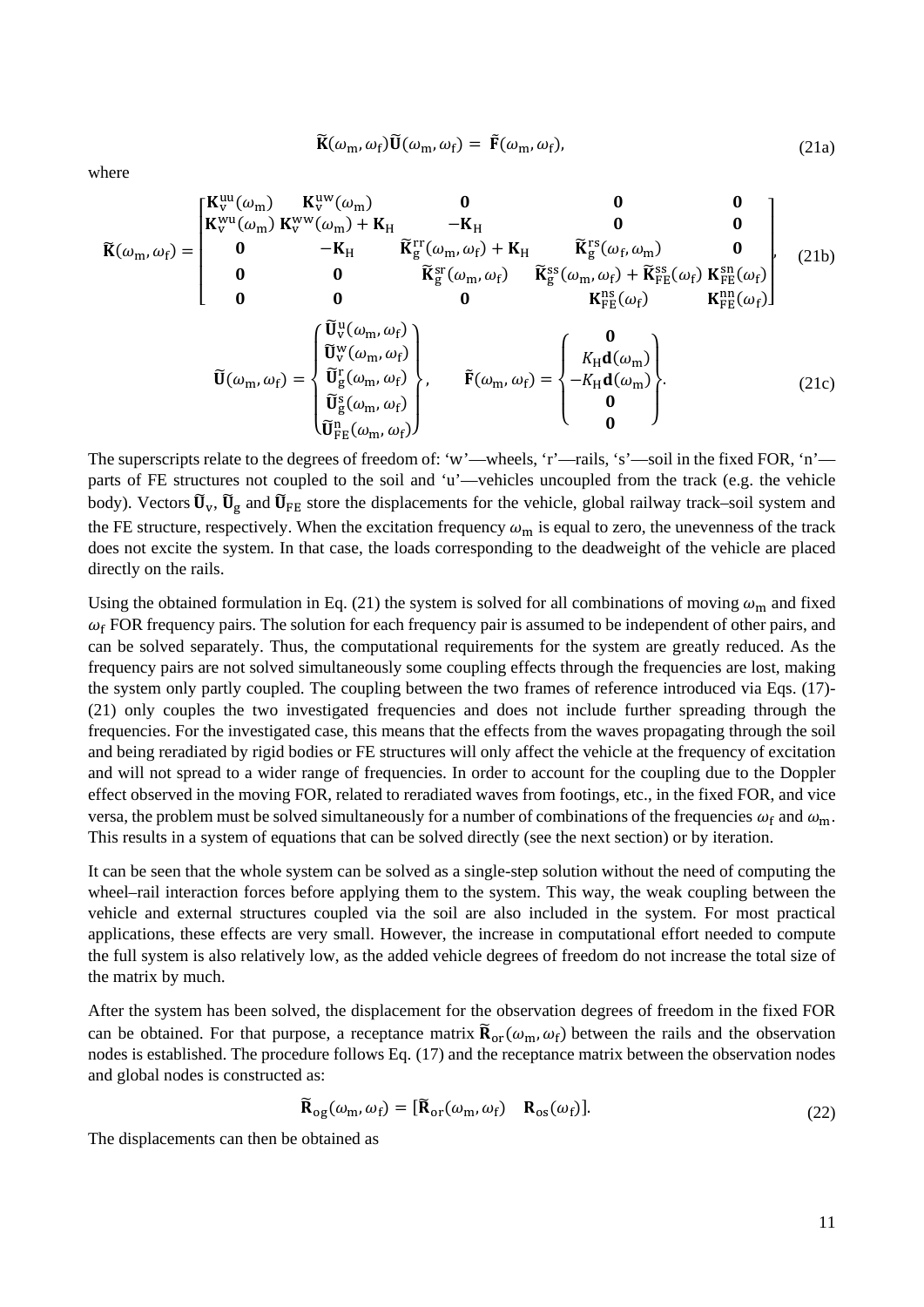$$
\widetilde{\mathbf{U}}_{o}(\omega_{\rm m}, \omega_{\rm f}) = \widetilde{\mathbf{R}}_{og}(\omega_{\rm m}, \omega_{\rm f}) \left[ \widetilde{\mathbf{R}}_{gg}(\omega_{\rm m}, \omega_{\rm f}) \right]^{-1} \mathbf{T}_{g} \widetilde{\mathbf{U}}_{g}(\omega_{\rm m}, \omega_{\rm f}). \tag{23}
$$

When the displacements for both the global and the observation degrees of freedom have been obtained, the effects from  $J_m$  discrete excitation frequencies  $\omega_m$  can be added together to obtain the total response in the fixed FOR:

$$
\mathbf{U}_{\rm FE}(\omega_{\rm f}) = \frac{1}{2\pi} \sum_{j=1}^{J_{\rm m}} \widetilde{\mathbf{U}}_{\rm FE}(\omega_{\rm m,j}, \omega_{\rm f}) D(k_{\rm m,j}) \Delta k_{\rm m}, \qquad (24)
$$

where  $D(k_{m,j})$  is the rail unevenness obtained from a power spectral density (PSD) according to the wavenumber  $k_{m,i}$ , and  $\Delta k_m$  is the wavenumber step size. The wavenumber can be found as

$$
k_{\mathrm{m},j} = \frac{\omega_{\mathrm{m},j}}{\nu}.\tag{25}
$$

The displacement vectors  $\tilde{\mathbf{U}}_{g}^{s}$  for the global-system soil displacements and  $\tilde{\mathbf{U}}_{o}$  for the observation node displacements, both relating to the fixed FOR, can be constructed using the same approach. Meanwhile, the displacement vectors  $\dot{\mathbf{U}}_{g}^{r}$  for the global-system rail displacements and  $\dot{\mathbf{U}}_{v}$  for the vehicle displacements both relate to the moving FOR. Hence, they should be constructed by combining the effects of the entire considered range of frequencies  $\omega_f$  in the fixed FOR.

Further, the time-domain response for the degrees of freedom associated with the fixed FOR can be obtained by performing an inverse discrete Fourier transformation of the displacements  $U_{FE}(\omega_s)$ :

$$
\mathbf{u}_{\text{FE}}(t) = \frac{1}{2\pi} \sum_{j=1}^{f_{\text{f}}} \mathbf{U}_{\text{FE}}(\omega_{\text{f},j}) e^{i \omega_{\text{f},j} t} \Delta \omega_{\text{f}},
$$
(26)

where  $f_f$  is the number of discrete frequencies in the fixed FOR. Note that  $f_f$  and  $f_m$  need not be equal. However, the step sizes  $\Delta\omega_f$  and  $\Delta k_m$  must be small enough, and the number of frequencies  $f_f$  and  $f_m$  large enough, to ensure proper discretization of peaks in the loads and resonances of the system while, at the same time, avoiding violation of the periodicity inherent in the frequency-domain solution. Thus, analysis of trains passing very slowly over a track with both short and long irregularities is computationally demanding.

The methodology presented here can be easily expanded for a wider variety of cases. Using the established coupling between two frames of reference, it is also possible to add FE structures in the moving FOR in order to model a more complex geometry of the track or vehicle. Further, the receptance matrices can be created with other methods, for example FE or BE methods, with the global system being assembled and solved in the same manner. Finally, it is noted that the methodology is well-suited for calculation on any computer system, ranging from laptops to large clusters, given that parallelization is possible at many levels.

#### 4.2 Fully coupled global system

Using the matrices already created for the previously described solution procedure, it is also possible to assemble a fully coupled global system. Such a system accounts for the frequency spreading of the reflected waves due to the Doppler effect and might be useful for certain cases where the full coupling between the vehicle (the source) and the structures (the receivers) cannot be discarded. Problems where these effects are important could include modelling of tunnels underneath buildings, railway stations and various structures nearby the tracks. Several such cases have been investigated by Coulier et al. [40], finding that while the axial loads are not effected significantly, the vibration insertion gain for source–receiver transmission can be affected up to 10 dB, when using a fully coupled solution procedure. Another set of problems could include the sudden change of stiffness underneath the track, e.g. when a concreate passage is constructed underneath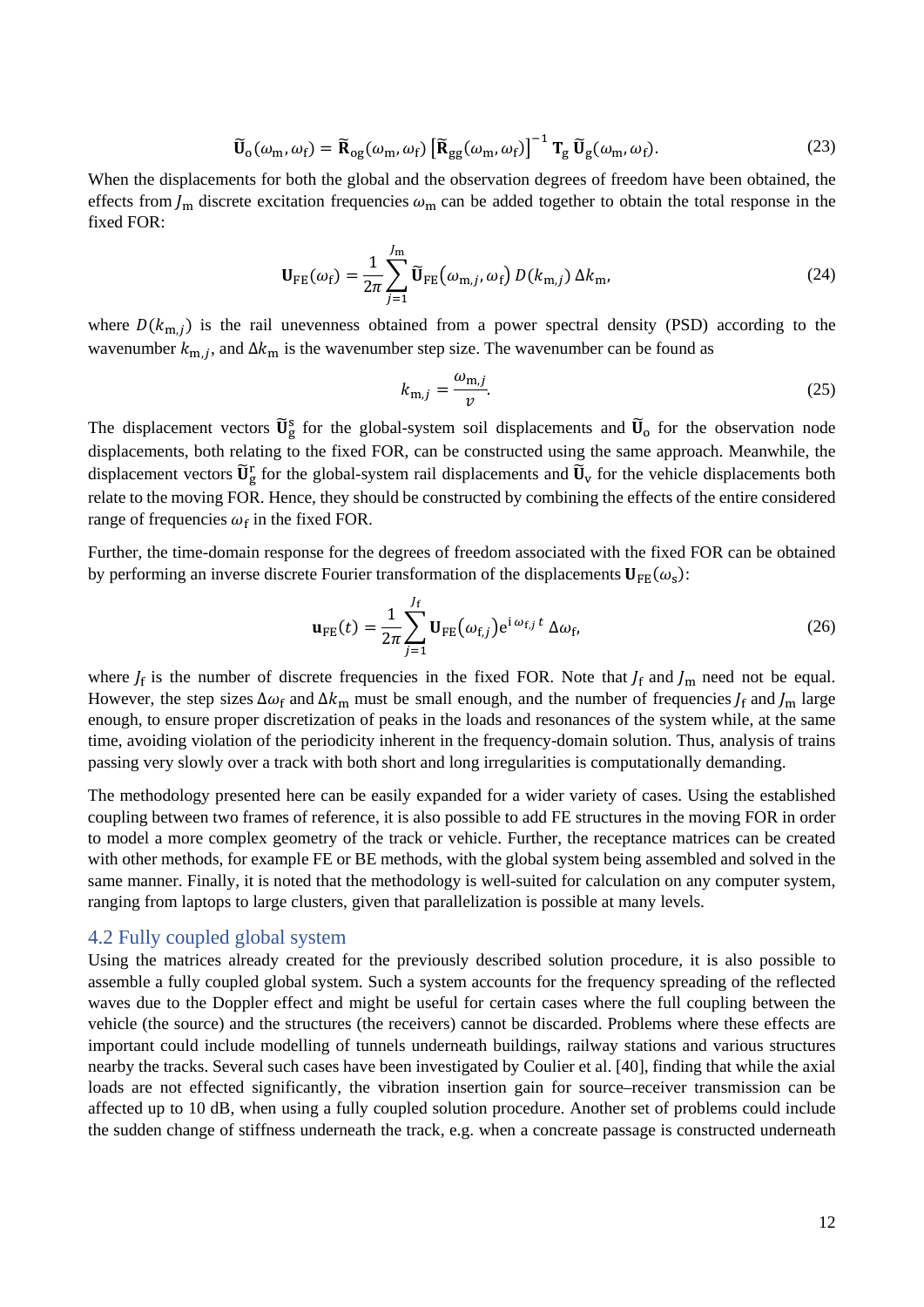the railway track. Similar problem is investigated in Section 6.2 modelling a rigid block buried below the track using a fully coupled approach.

Considering a discretized system with  $f_f$  frequencies in the fixed FOR and  $f_m$  frequencies in the moving FOR, the global receptance matrix for the fully coupled system is assembled as:

$$
\hat{\mathbf{R}}_{g} = \begin{bmatrix}\n\mathbf{R}_{rr}(\omega_{m,1}) & \mathbf{0} & \cdots & \mathbf{0} & \tilde{\mathbf{R}}_{rs}(\omega_{f,1}, \omega_{m,1}) & \tilde{\mathbf{R}}_{rs}(\omega_{f,2}, \omega_{m,1}) & \cdots & \tilde{\mathbf{R}}_{rs}(\omega_{f,f}, \omega_{m,1}) \\
\mathbf{0} & \mathbf{R}_{rr}(\omega_{m,2}) & \cdots & \mathbf{0} & \tilde{\mathbf{R}}_{rs}(\omega_{f,1}, \omega_{m,2}) & \tilde{\mathbf{R}}_{rs}(\omega_{f,2}, \omega_{m,2}) & \cdots & \tilde{\mathbf{R}}_{rs}(\omega_{f,f}, \omega_{m,2}) \\
\vdots & \vdots & \ddots & \vdots & \vdots & \vdots & \ddots & \vdots \\
\mathbf{0} & \mathbf{0} & \cdots & \mathbf{R}_{rr}(\omega_{m,J_m}) & \tilde{\mathbf{R}}_{rs}(\omega_{f,1}, \omega_{m,J_m}) & \tilde{\mathbf{R}}_{rs}(\omega_{f,2}, \omega_{m,J_m}) & \cdots & \tilde{\mathbf{R}}_{rs}(\omega_{f,f}, \omega_{m,J_m}) \\
\tilde{\mathbf{R}}_{sr}(\omega_{m,1}, \omega_{f,1}) & \tilde{\mathbf{R}}_{sr}(\omega_{m,2}, \omega_{f,1}) & \cdots & \tilde{\mathbf{R}}_{sr}(\omega_{m,J_m}, \omega_{f,1}) & \mathbf{R}_{ss}(\omega_{f,1}) & \mathbf{0} & \cdots & \mathbf{0} \\
\tilde{\mathbf{R}}_{sr}(\omega_{m,1}, \omega_{f,2}) & \tilde{\mathbf{R}}_{sr}(\omega_{m,2}, \omega_{f,2}) & \cdots & \tilde{\mathbf{R}}_{sr}(\omega_{m,J_m}, \omega_{f,2}) & \mathbf{0} & \mathbf{R}_{ss}(\omega_{f,2}) & \cdots & \mathbf{0} \\
\vdots & \vdots & \ddots & \vdots & \vdots & \ddots & \vdots \\
\tilde{\mathbf{R}}_{sr}(\omega_{m,1}, \omega_{f,J_f}) & \tilde{\mathbf{R}}_{sr}(\omega_{m,2}, \omega_{f,J_f}) & \cdots & \tilde{\mathbf{R}}_{sr}(\omega_{m,J_m}, \omega_{f,J_f}) & \mathbf{
$$

The overhat notation on  $\hat{\mathbf{R}}_{g}$  indicates the two-way coupling, and again subscript 'g' stands for 'global'. The matrices that depend on single frequencies are assembled into a block diagonal matrices, while the coupling terms that depend on pairs of frequencies are fully populated submatrices. It can be seen that the previously uncoupled frequencies in a single FOR are now coupled through the other FOR. To consider rigid objects, the transformation matrix for the considered system is also needed. However, the transformation matrices are frequency independent and can be assembled simply by combining the previously obtained matrices into a block diagonal matrix, expanding Eq. (20) into

$$
\widehat{\mathbf{T}}_{\mathbf{g}} = \text{diag} \{ \mathbf{I}_1 \ \mathbf{I}_2 \ \cdots \ \mathbf{I}_{J_m} \ \mathbf{T}_{s,1} \ \mathbf{T}_{s,2} \ \cdots \ \mathbf{T}_{s,J_f} \},\tag{28}
$$

where in total there are  $J_m$  identity matrices, **I**, and  $J_f$  local transformation matrices, **T**<sub>s</sub>. To obtain the stiffness matrix, the system is solved in the same manner as in the partly coupled system:

$$
\widehat{\mathbf{K}}_{\mathbf{g}} = \left[\widehat{\mathbf{T}}_{\mathbf{g}}\right]^{\mathrm{T}} \left[\widehat{\mathbf{R}}_{\mathbf{g}}\right]^{-1} \widehat{\mathbf{T}}_{\mathbf{g}}.\tag{29}
$$

In most cases, the matrix  $\hat{\mathbf{K}}_{g}$  will be fully populated. To add the vehicle and external FE structures to the system, the fully coupled stiffness matrix  $\hat{\mathbf{K}}_{g}$  is split into submatrices:  $\hat{\mathbf{K}}_{g}^{rr, J_m}(\omega_{m, j_m})$  corresponding to the rail degrees of freedom in a moving FOR at the discrete frequency  $\omega_{m,j_m}$ ,  $\hat{\mathbf{R}}_g^{ss,j_ff}(\omega_{f,j_f})$  corresponding to the soil degrees of freedom at a discrete frequency  $\omega_{f, i_f}$  in the fixed FOR. Further, coupling terms between the moving FOR rails and fixed FOR soil are  $\hat{\mathbf{R}}_{g}^{rs,j_mJ_f}(\omega_{m,j_m}, \omega_{f,j_f})$  and  $\hat{\mathbf{R}}_{g}^{sr,j_fJ_m}(\omega_{f,j_f}, \omega_{m,j_m})$ . Differently from the partly coupled system, the fully coupled system has terms coupling the soil degrees of freedom at one fixed-FOR frequency  $\omega_{f, i_f}$  to the soil degrees of freedom at another fixed-FOR frequency  $\omega_{f, i_f}$ , such as  $\hat{\mathbf{R}}_{g}^{ss,j_ft_f}(\omega_{f,j_f}, \omega_{f,i_f})$  and  $\hat{\mathbf{R}}_{g}^{ss,i_ff}(\omega_{f,i_f}, \omega_{f,j_f})$ . Similarly, the rail degrees of freedom are coupled between  $\omega_{m,j_f}$ and  $\omega_{m,i_f}$  in the moving FOR through  $\hat{\mathbf{R}}_{g}^{\text{rr},j_{m}i_{m}}(\omega_{m,j_{m}}, \omega_{m,i_{m}})$  and  $\hat{\mathbf{R}}_{g}^{\text{rr},i_{m}j_{m}}(\omega_{m,i_{m}}, \omega_{m,j_{m}})$ .

Using the submatrices defined above, the vehicle is coupled to the rails at each moving-FOR frequency  $\omega_{m,j_m}$ :

$$
\hat{\mathbf{R}}_{\text{mm}}^{j_{\text{m}}j_{\text{m}}}(\omega_{\text{m},j_{\text{m}}}) = \begin{bmatrix} \mathbf{K}_{\text{v}}^{\text{uu}}(\omega_{\text{m},j_{\text{m}}}) & \mathbf{K}_{\text{v}}^{\text{uu}}(\omega_{\text{m},j_{\text{m}}}) & \mathbf{0} \\ \mathbf{K}_{\text{v}}^{\text{wu}}(\omega_{\text{m},j_{\text{m}}}) & \mathbf{K}_{\text{v}}^{\text{ww}}(\omega_{\text{m},j_{\text{m}}}) + \mathbf{K}_{\text{H}} & -\mathbf{K}_{\text{H}} \\ \mathbf{0} & -\mathbf{K}_{\text{H}} & \hat{\mathbf{K}}_{\text{g}}^{\text{rr},j_{\text{m}}j_{\text{m}}}(\omega_{\text{m},j_{\text{m}}}) + \mathbf{K}_{\text{H}} \end{bmatrix},\tag{30}
$$

with subscript 'm' referring to all degrees of freedom in the moving FOR, i.e. the combination of the uncoupled vehicle 'u', wheel 'w' and rail 'r' degrees of freedom. The force matrix from the track unevenness is also created: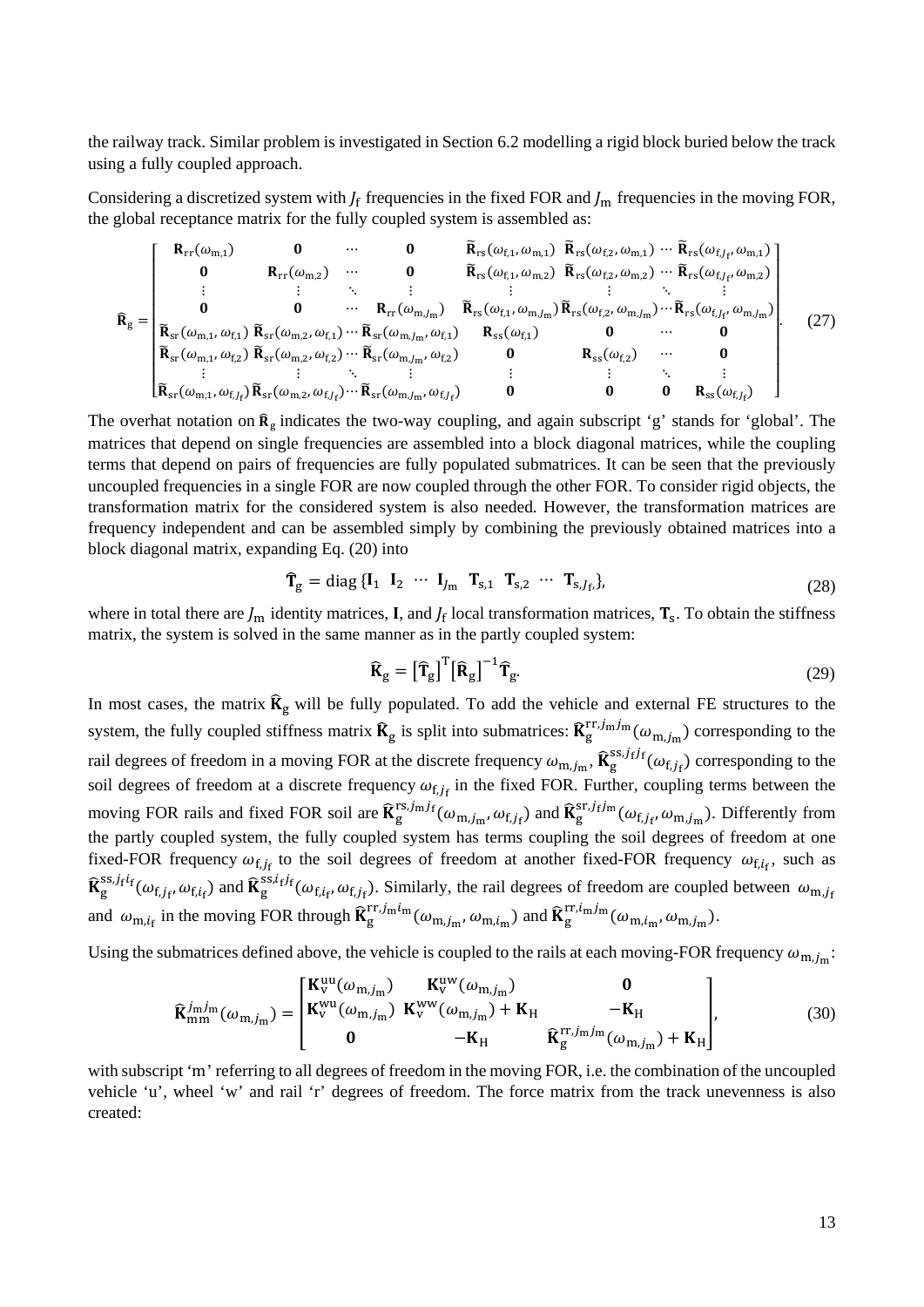$$
\hat{\mathbf{F}}_{\rm m}^{j_{\rm m}}(\omega_{\rm m,j_{\rm m}}) = \left\{ \mathbf{0} \quad D(k_{\rm m,j}) \Delta k_{\rm m} K_{\rm H} \left[ \mathbf{d}(\omega_{\rm m,j_{\rm m}}) \right]^{\rm T} \quad -D(k_{\rm m,j}) \Delta k_{\rm m} K_{\rm H} \left[ \mathbf{d}(\omega_{\rm m,j_{\rm m}}) \right]^{\rm T} \right\}^{\rm T}.
$$
 (31)

Note that the track unevenness  $D$  has to be inserted in the force matrix here, as the obtained displacements will only depend on a single frequency. If the moving-FOR frequency  $\omega_{m,j_m}$  is equal to zero, the deadweight of the vehicle is applied directly to the rails. However, the vehicle is still added to the system, since it reacts to the reradiated waves propagating back into the moving-FOR system from structures defined in the fixed FOR.

External FE structures can be coupled to the soil at fixed FOR frequency  $\omega_{f,j_f}$ :

$$
\widehat{\mathbf{K}}_{\rm ff}^{j_{\rm f}j_{\rm f}}(\omega_{\rm f,j_{\rm f}}) = \begin{bmatrix} \widehat{\mathbf{K}}_{\rm g}^{\rm ss,j_{\rm f}j_{\rm f}}(\omega_{\rm f,j_{\rm f}}) + \mathbf{K}_{\rm FE}^{\rm ss}(\omega_{\rm f,j_{\rm f}}) & \mathbf{K}_{\rm FE}^{\rm sn}(\omega_{\rm f,j_{\rm f}}) \\ \mathbf{K}_{\rm FE}^{\rm ns}(\omega_{\rm f,j_{\rm f}}) & \mathbf{K}_{\rm FE}^{\rm nn}(\omega_{\rm f,j_{\rm f}}) \end{bmatrix},\tag{32}
$$

here the subscript 'f' refers to all degrees of freedom in a fixed FOR in the full system, it is a combination of soil 's' and uncoupled FE 'u' degrees of freedom. In this case they are all related to the building structure. Further, the coupling terms coupling the system through frequencies also need to be included. Nothing is directly coupled to them, thus only zero terms are added to the matrix to ensure the obtained matrices are sized correctly. For example, to include the coupling term  $\mathbf{R}_{g}^{\text{rs}, j}$  in the full system:

$$
\widehat{\mathbf{K}}_{\rm mf}^{j_{\rm m}j_{\rm f}}(\omega_{\rm m,j_{\rm m}},\omega_{\rm f,j_{\rm f}}) = \begin{bmatrix} \mathbf{0}^{(\rm uw \times s)} & \mathbf{0}^{(\rm uw \times n)} \\ \widehat{\mathbf{K}}_{\rm g}^{\rm rs,j_{\rm m}j_{\rm f}}(\omega_{\rm m,j_{\rm m}},\omega_{\rm f,j_{\rm f}}) & \mathbf{0}^{(\rm rxn)} \end{bmatrix},\tag{33}
$$

where the superscripts of the zero matrices indicate the sizes of the submatrices, e.g. uw  $\times$  n indicates that the submatrix has a number of rows equal to the number of degrees of freedom in the vehicle (combined uncoupled and wheel degrees of freedom) and a number of columns equal to the number of degrees of freedom of not coupled FE structure. Similarly, the matrix coupling the soil degrees of freedom between two frequencies is defined as

$$
\widehat{\mathbf{R}}_{\rm ff}^{j_{\rm f}i_{\rm f}}(\omega_{\rm f,j_{\rm f}},\omega_{\rm f,i_{\rm f}}) = \begin{bmatrix} \widehat{\mathbf{R}}_{\rm g}^{\rm ss,j_{\rm f}i_{\rm f}}(\omega_{\rm f,j_{\rm f}},\omega_{\rm f,i_{\rm f}}) & \mathbf{0}^{\rm (s \times n)} \\ \mathbf{0}^{\rm (n \times s)} & \mathbf{0}^{\rm (n \times n)} \end{bmatrix} . \tag{34}
$$

This is repeated to create the other coupling matrices in the full system, i.e.  $\mathbf{K}_{\text{fm}}^{ff/m}(\omega_{\text{f},j_{\text{f}}},\omega_{\text{m},j_{\text{m}}})$ ,  $\hat{\mathbf{K}}_{\rm ff}^{\rm l_f f}(\omega_{\rm f,i_f},\omega_{\rm f,j_f}), \hat{\mathbf{K}}_{\rm mm}^{\rm l_m,m}(\omega_{\rm m,i_m},\omega_{\rm m,i_m})$  and  $\hat{\mathbf{K}}_{\rm mm}^{\rm l_m,m}(\omega_{\rm m,i_m},\omega_{\rm m,j_m})$ . These are created from the global system matrices  $\mathbf{R}^{\text{sr},j}_{g}(\omega_{f,jf},\omega_{m,j_m})$ ,  $\mathbf{R}^{\text{ss},i_{f}j_{f}}_{g}(\omega_{f,i_{f}},\omega_{f,j_{f}})$ ,  $\mathbf{R}^{\text{rr},j_{m}i_{m}}_{g}(\omega_{m,j_{m}},\omega_{m,i_{m}})$  and  $\mathbf{R}^{\text{rr},i_{m}j_{m}}_{g}(\omega_{m,i_{m}},\omega_{m,j_{m}})$ , respectively.

The full system is assembled into submatrices related to the moving and fixed FORs and the coupling terms between them:

 $\widehat{\mathbf{R}}_{\rm ff}^{J_{\rm f}1}(\omega_{\rm f, J_{\rm f}}, \omega_{\rm f,1}) \widehat{\mathbf{R}}_{\rm ff}^{J_{\rm f}2}(\omega_{\rm f, J_{\rm f}}, \omega_{\rm f,2}) \quad \cdots \quad \widehat{\mathbf{R}}_{\rm ff}^{J_{\rm f}1_{\rm f}}(\omega_{\rm f, J_{\rm f}}) \quad$ 

⎣

$$
\hat{\mathbf{K}}_{mm} = \begin{bmatrix}\n\hat{\mathbf{K}}_{mm}^{11}(\omega_{m,1}) & \hat{\mathbf{K}}_{mm}^{12}(\omega_{m,1}, \omega_{m,2}) & \cdots & \hat{\mathbf{K}}_{mm}^{1/m}(\omega_{m,1}, \omega_{m,J_m}) \\
\hat{\mathbf{K}}_{mm}^{21}(\omega_{m,2}, \omega_{m,1}) & \hat{\mathbf{K}}_{mm}^{22}(\omega_{m,2}) & \cdots & \hat{\mathbf{K}}_{mm}^{2J_m}(\omega_{m,2}, \omega_{m,J_m}) \\
\vdots & \vdots & \ddots & \vdots \\
\hat{\mathbf{K}}_{mm}^{J_m1}(\omega_{m,1}, \omega_{m,J_m}) & \hat{\mathbf{K}}_{mm}^{J_m2}(\omega_{m,2}, \omega_{m,J_m}) & \cdots & \hat{\mathbf{K}}_{mm}^{J_mJ_m}(\omega_{m,J_m})\n\end{bmatrix}
$$
\n(35a)  
\n
$$
\hat{\mathbf{K}}_{ff} = \begin{bmatrix}\n\hat{\mathbf{K}}_{ff}^{11}(\omega_{f,1}) & \hat{\mathbf{K}}_{ff}^{12}(\omega_{f,1}, \omega_{f,2}) & \cdots & \hat{\mathbf{K}}_{ff}^{1f}(\omega_{f,1}, \omega_{f,J_f}) \\
\hat{\mathbf{K}}_{ff} = \begin{bmatrix}\n\hat{\mathbf{K}}_{ff}^{21}(\omega_{f,2}, \omega_{f,1}) & \hat{\mathbf{K}}_{ff}^{22}(\omega_{f,2}) & \cdots & \hat{\mathbf{K}}_{ff}^{2f}(\omega_{f,2}, \omega_{f,J_f}) \\
\vdots & \vdots & \ddots & \vdots \\
\hat{\mathbf{K}}_{ff} = \begin{bmatrix}\n\hat{\mathbf{K}}_{ff}^{21}(\omega_{f,2}, \omega_{f,1}) & \hat{\mathbf{K}}_{ff}^{22}(\omega_{f,2}) & \cdots & \hat{\mathbf{K}}_{ff}^{2f}(\omega_{f,2}, \omega_{f,J_f}) \\
\vdots & \vdots & \ddots & \vdots \\
\hat{\mathbf{K}}_{ff} = \begin{bmatrix}\n\hat{\mathbf{K}}_{ff}^{21}(\omega_{f,1}) & \hat{\mathbf{K}}_{ff}^{22}(\omega_{f,2}) & \cdots & \hat{\mathbf{K}}_{ff}^{2f}(\omega
$$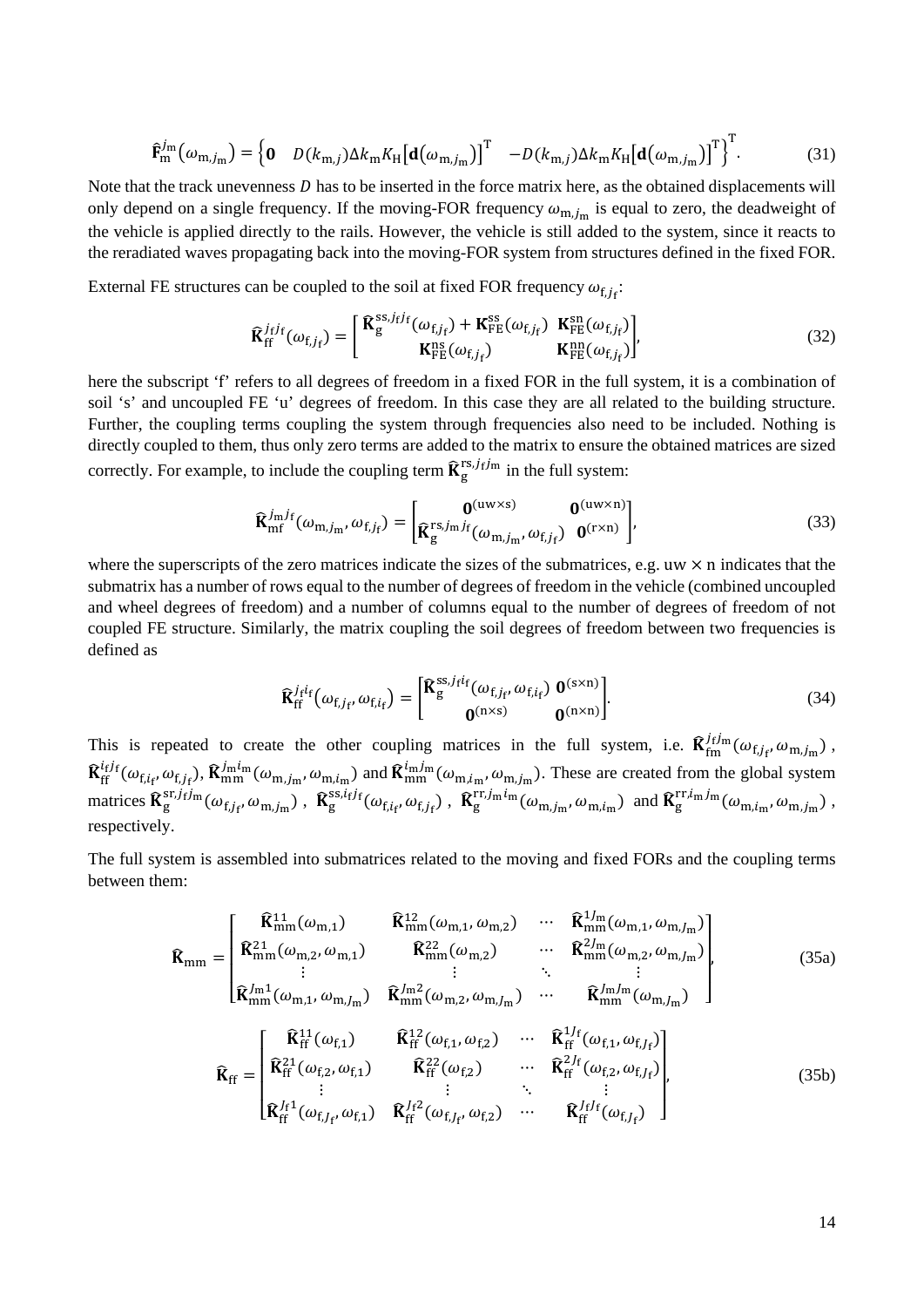$$
\hat{\mathbf{K}}_{\rm mf} = \begin{bmatrix}\n\hat{\mathbf{K}}_{\rm mf}^{11}(\omega_{\rm m,1}, \omega_{\rm f,1}) & \hat{\mathbf{K}}_{\rm mf}^{12}(\omega_{\rm m,1}, \omega_{\rm f,2}) & \cdots & \hat{\mathbf{K}}_{\rm mf}^{1f}(\omega_{\rm m,1}, \omega_{\rm f,f}) \\
\hat{\mathbf{K}}_{\rm mf}^{21}(\omega_{\rm m,2}, \omega_{\rm f,1}) & \hat{\mathbf{K}}_{\rm mf}^{22}(\omega_{\rm m,2}, \omega_{\rm f,2}) & \cdots & \hat{\mathbf{K}}_{\rm mf}^{1f}(\omega_{\rm m,1,m}, \omega_{\rm f,f}) \\
\vdots & \vdots & \ddots & \vdots \\
\hat{\mathbf{K}}^{J_{\rm m,1}}(\omega_{\rm m,1,m}, \omega_{\rm f,2}) & \hat{\mathbf{K}}^{J_{\rm m,1}}(\omega_{\rm m,1,m}, \omega_{\rm f,2}) & \cdots & \hat{\mathbf{K}}^{J_{\rm m,1}}(\omega_{\rm m,1,m}, \omega_{\rm f,1})\n\end{bmatrix},\n\tag{35c}
$$

$$
\begin{bmatrix} \mathbf{R}_{\rm mf}^{11}(\omega_{\rm m,j_{\rm m}},\omega_{\rm f,1}) & \mathbf{R}_{\rm mf}^{1\rm m}(\omega_{\rm m,j_{\rm m}},\omega_{\rm f,2}) & \cdots & \mathbf{R}_{\rm mf}^{1\rm m}(\omega_{\rm m,j_{\rm m}},\omega_{\rm f,j_{\rm f}}) \end{bmatrix}
$$

$$
\begin{bmatrix} \mathbf{\hat{R}}_{\rm fm}^{11}(\omega_{\rm f,1},\omega_{\rm m,1}) & \mathbf{\hat{R}}_{\rm fm}^{12}(\omega_{\rm f,1},\omega_{\rm m,2}) & \cdots & \mathbf{\hat{R}}_{\rm fm}^{1\rm m}(\omega_{\rm f,1},\omega_{\rm m,j_{\rm m}}) \end{bmatrix}
$$

$$
\widehat{\mathbf{K}}_{\text{fm}} = \begin{bmatrix}\n\widehat{\mathbf{K}}_{\text{fm}}^{21}(\omega_{\text{f},2}, \omega_{\text{m},1}) & \widehat{\mathbf{K}}_{\text{fm}}^{22}(\omega_{\text{f},2}, \omega_{\text{m},2}) & \cdots & \widehat{\mathbf{K}}_{\text{fm}}^{2J_{\text{m}}}(\omega_{\text{f},2}, \omega_{\text{m},J_{\text{m}}}) \\
\vdots & \vdots & \ddots & \vdots \\
\widehat{\mathbf{K}}_{\text{fm}}^{J_{\text{f}}1}(\omega_{\text{f},J_{\text{f}}}, \omega_{\text{m},1}) & \widehat{\mathbf{K}}_{\text{fm}}^{J_{\text{f}}2}(\omega_{\text{f},J_{\text{f}}}, \omega_{\text{m},2}) & \cdots & \widehat{\mathbf{K}}_{\text{fm}}^{J_{\text{f}}J_{\text{m}}}(\omega_{\text{f},J_{\text{f}}}, \omega_{\text{m},J_{\text{m}}})\n\end{bmatrix}.
$$
\n(35d)

Next, the full system displacement and load vectors are created:

$$
\widehat{\mathbf{U}}_{\mathbf{m}} = \left\{ \left[ \widehat{\mathbf{U}}_{\mathbf{m}}^{1}(\omega_{\mathbf{m},1}) \right]^{T} \begin{bmatrix} \widehat{\mathbf{U}}_{\mathbf{m}}^{2}(\omega_{\mathbf{m},2}) \end{bmatrix}^{T} \cdots \left[ \widehat{\mathbf{U}}_{\mathbf{m}}^{J_{\mathbf{m}}}(\omega_{\mathbf{m},J_{\mathbf{m}}}) \right]^{T} \right\}^{T},
$$
\n(36a)

$$
\widehat{\mathbf{U}}_{\mathbf{f}} = \left\{ \left[ \widehat{\mathbf{U}}_{\mathbf{f}}^{1}(\omega_{\mathbf{f},1}) \right]^{T} \left[ \widehat{\mathbf{U}}_{\mathbf{f}}^{2}(\omega_{\mathbf{f},2}) \right]^{T} \cdots \left[ \widehat{\mathbf{U}}_{\mathbf{f}}^{J_{\mathbf{f}}}(\omega_{\mathbf{f},J_{\mathbf{f}}}) \right]^{T} \right\}^{T},\tag{36b}
$$

$$
\hat{\mathbf{F}}_{\mathbf{m}} = \left\{ \left[ \hat{\mathbf{F}}_{\mathbf{m}}^{1}(\omega_{\mathbf{m},1}) \right]^{T} \left[ \hat{\mathbf{F}}_{\mathbf{m}}^{2}(\omega_{\mathbf{m},2}) \right]^{T} \cdots \left[ \hat{\mathbf{F}}_{\mathbf{m}}^{J_{\mathbf{m}}}(\omega_{\mathbf{m},J_{\mathbf{m}}}) \right]^{T} \right\}^{T}, \tag{36c}
$$

where it is assumed that only load in a moving FOR is considered. The full system can be solved to obtain the displacements as:

$$
\hat{\mathbf{K}}\hat{\mathbf{U}} = \hat{\mathbf{F}}, \qquad \overleftrightarrow{\mathbf{K}} = \begin{bmatrix} \hat{\mathbf{K}}_{\text{mm}} & \hat{\mathbf{K}}_{\text{mf}} \\ \hat{\mathbf{K}}_{\text{fm}} & \hat{\mathbf{K}}_{\text{ff}} \end{bmatrix}, \qquad \hat{\mathbf{U}} = \begin{Bmatrix} \hat{\mathbf{U}}_{\text{m}} \\ \hat{\mathbf{U}}_{\text{f}} \end{Bmatrix}, \qquad \hat{\mathbf{F}} = \begin{Bmatrix} \hat{\mathbf{F}}_{\text{m}} \\ \hat{\mathbf{F}}_{\text{f}} \end{Bmatrix}. \tag{37}
$$

In this case, the vector  $\mathbf{\hat{F}}_f$  is all zeros as there are no loads acting in the fixed FOR. However, the system can be solved by applying loads in either FOR or both FORs at the same time. After the displacements have been obtained, the time-domain solution for both FORs can be obtained using Eq. (26). To obtain the displacements of observation nodes, a receptance matrix equivalent to the two lower quarters of the matrix in Eq. (27) should be constructed, relating the observation nodes to the rails and to the soil. However, for any considerable number of observation degrees of freedom, the matrix size becomes very large, which can be considered a computational drawback of the methodology.

It is evident that the computation of the fully coupled system is an extremely computationally demanding process, which involves double inversion of very large matrices. Thus, it should only be used when the secondary coupling effects are an important factor. The fully coupled system computation greatly depends on the random-access memory (RAM) available in the computer system used, as the matrices are generally fully populated. However, if the considered system is not too large and the matrices can be stored in computer RAM, the computation times for the system are almost equal to those the partly coupled system. The efficiency of the solution procedure could be expanded by limiting the range through which the frequencies can interact between the two FORs.

#### 5. Validation

The methodology described in this paper is validated by comparison with other computational approaches. Firstly, considering a system with no structures or rigid objects interacting with the soil, the described system assembly and solution procedures provide identical results to the approach provided by Sheng et al. [10–12]. This is expected, as this work utilizes the same vehicle–track–soil interaction model, and, with no other structures interacting with the soil, the coupling terms cancel out. Further, modelling of rigid objects interacting with the soil was validated by comparison with BE and FEM–PML models. It was determined that the semianalytical model provides a very good match, especially with the FEM–PML model, where even the secondary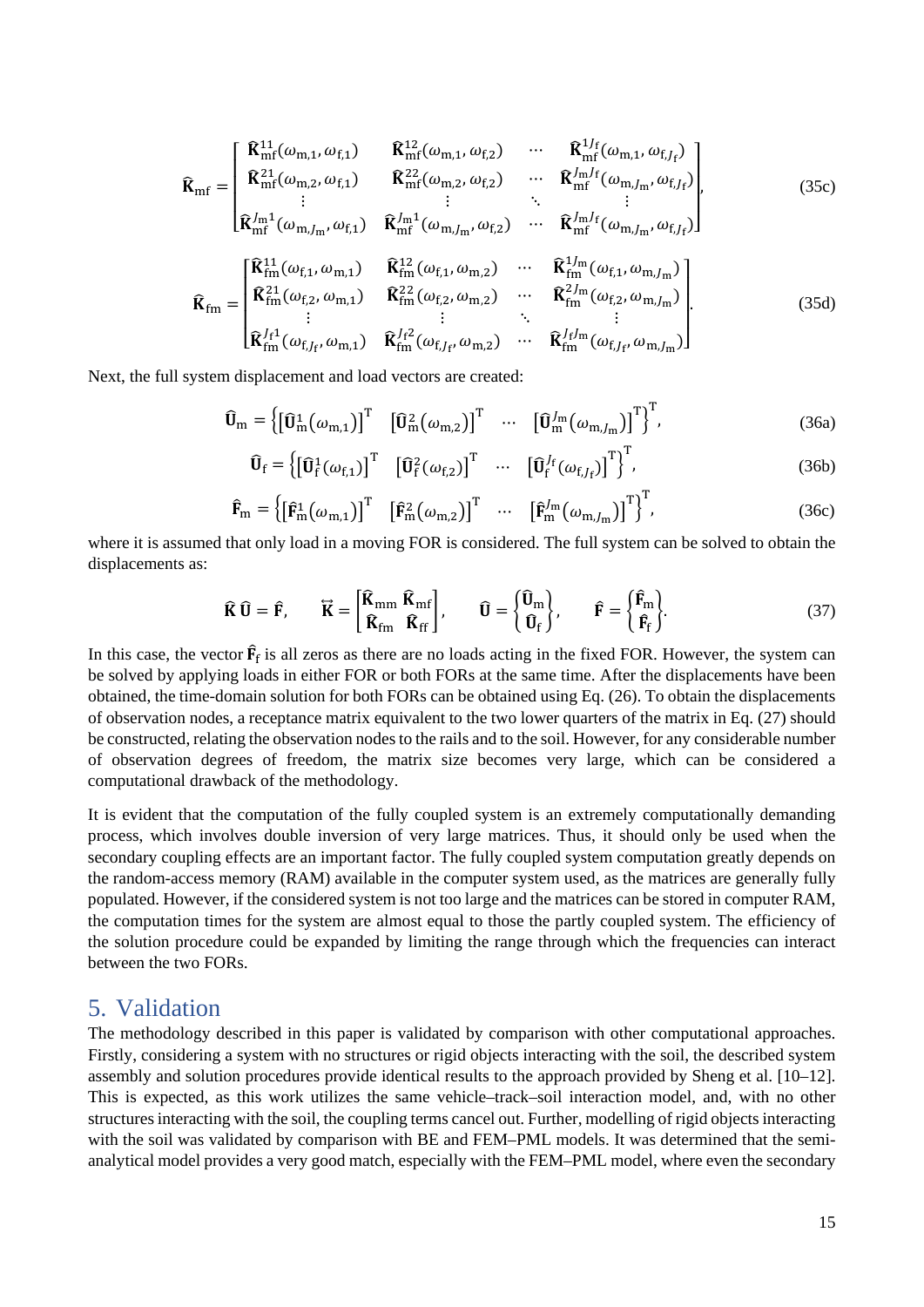coupling terms show very good agreement. Sections 5.1 and 5.2 provide a more in-depth descriptions of validating the coupling terms used in the system assembly and the solution procedure including a structure interacting with the soil.

#### 5.1 Coupling between moving and fixed frames of reference

In order to validate the coupling terms between the two frames of reference, especially the symmetry between a load applied in the moving FOR and the displacements observed in a fixed FOR and vice versa, some test cases were set up. The previously described mixed-FOR model was simplified by removing the railway track together with the vehicle and the FE/rigid structures interacting with the soil. This way, the effects of a single load with a single excitation frequency acting directly on the soil surface can be observed. The ground was modelled as a homogenous elastic half-space of dense sandy-type soil, with a Young's modulus of 250 MPa, a Poisson's ratio of 0.25, a mass density of 2000 kg/m<sup>3</sup> and a loss factor of 0.05. A stationary point in the fixed FOR was placed 3 m from the line along which the load was moving.

Firstly, a moving vertical load with constant speed  $v$  and frequency  $f_m$  was modelled. The vertical displacements were observed within a fixed FOR for a range of frequencies  $f_f$ . The system was modelled using the simplified mixed-FOR model. For the analysed case, only the coupling terms between the moving and the fixed frames of reference, as described in Section 2.2, have an effect for the obtained results. For comparison, a full model was established, modelled only in the moving FOR, using the semi-analytical approach.

Using the created model, the displacement field of the soil surface in the moving FOR and within the time domain was obtained for a single excitation frequency. Then, a time signal for displacements of an observation point moving through the displacement field with speed  $-v$  was found, considering that for every time step the position of the observation point changed. Fourier transforming the obtained time signal into frequencies  $f_s$ , the displacement spectra for a stationary observation point was obtained. Two combinations of speed and frequency in the moving FOR were investigated: Combination 1 with  $v = 20$  m/s and  $f_m = 20$  Hz, and Combination 2 with  $v = 40$  m/s and  $f_m = 10$  Hz. The comparison of both approaches is shown in Figure 1 where it can be seen that the two approaches agree, confirming the analytical derivation presented in Section 2.2.

Secondly, a similar test case was created to analyse the coupling between a load in a fixed FOR and the resulting displacements in a moving FOR. Here, the mixed FOR model was compared to a full solution formulated only in a fixed FOR. In the same way as for the previous case, using the full model, the displacement field of the soil surface was found in time domain. Then the vertical displacements for a moving observation point were obtained by changing the position of the point for every time step. Fourier transforming the time-domain response for frequencies  $f_m$ , the displacement spectra for a moving observation point were



Figure 1. Displacements in a fixed FOR from a unit load applied in a moving FOR: (a)  $v = 20$  m/s and  $f_m =$ 20 Hz; (b)  $v = 40$  m/s and  $f_m = 10$  Hz.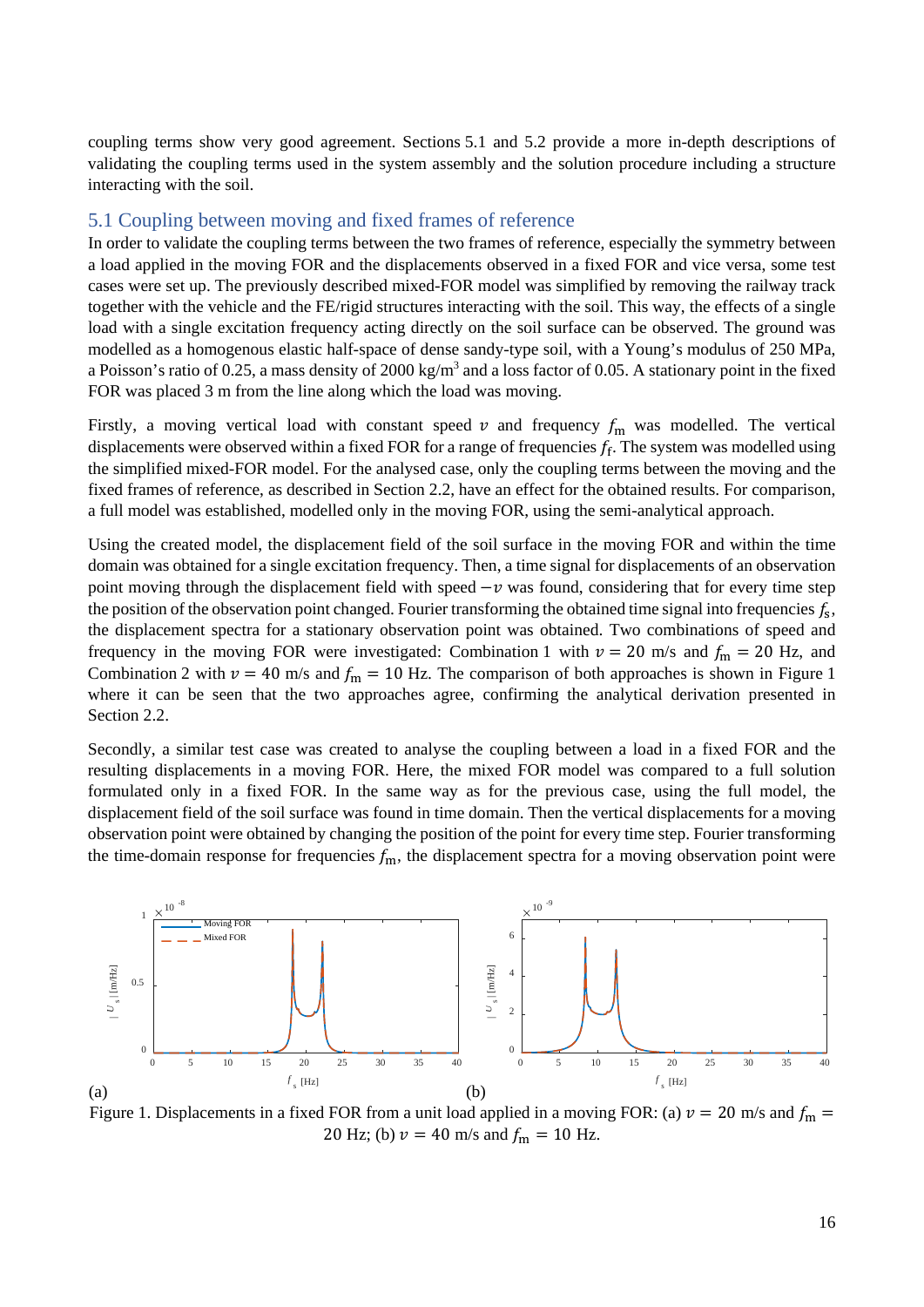

Figure 2. Displacements in a moving FOR from a unit load applied in a fixed FOR.: (a)  $v = 20$  m/s and  $f_s =$ 20 Hz; (b)  $v = 40$  m/s and  $f_s = 10$  Hz.

obtained. Two combinations of speed and stationary frequency were again investigated: Combination 1 with  $v = 20$  m/s and  $f_s = 20$  Hz; Combination 2 with  $v = 40$  m/s and  $f_s = 10$  Hz. Results of both approaches are given in Figure 2. Once again, the results agree well, this time confirming the derivation given in Section 2.3.

Comparing the two investigated cases, it is evident that the response spreads out through the observer frequencies due to the Doppler effect, independently of which FOR the load was applied in. The range of affected frequencies are dependent on the speed of the moving FOR. However, a load applied in the fixed FOR produces two symmetric peaks around the excitation frequency, when observed in a moving FOR, while a load applied in a moving FOR produces two peaks in the fixed FOR. Further, comparing the results of Combination 1 for both cases, it can be observed that the result in Figure 1 at  $f_s = 20$  Hz and the result in Figure 2 at  $f_m = 20$  Hz show exactly the same response. This confirms the symmetry between the two frames of reference implied by Eq. (7). The same result is obtained by comparing the responses of Combination 2 for both cases.

#### 5.2 Validation of the modelling approach

To validate the modelling approach presented in this paper, it was compared to a sub-modelling technique, as described by [31]. A similar modelling approach was also used in [23]. In both cases the sub-modelling

Figure 3. Investigated case for validating the modelling approach. The vehicle is travelling from left to right, with magenta nodes indicating the wheel positions. The red nodes indicate the observation points, while the shades of colour indicate the vertical displacements (bright yellow is up, dark blue is down). Track unevenness is not scaled.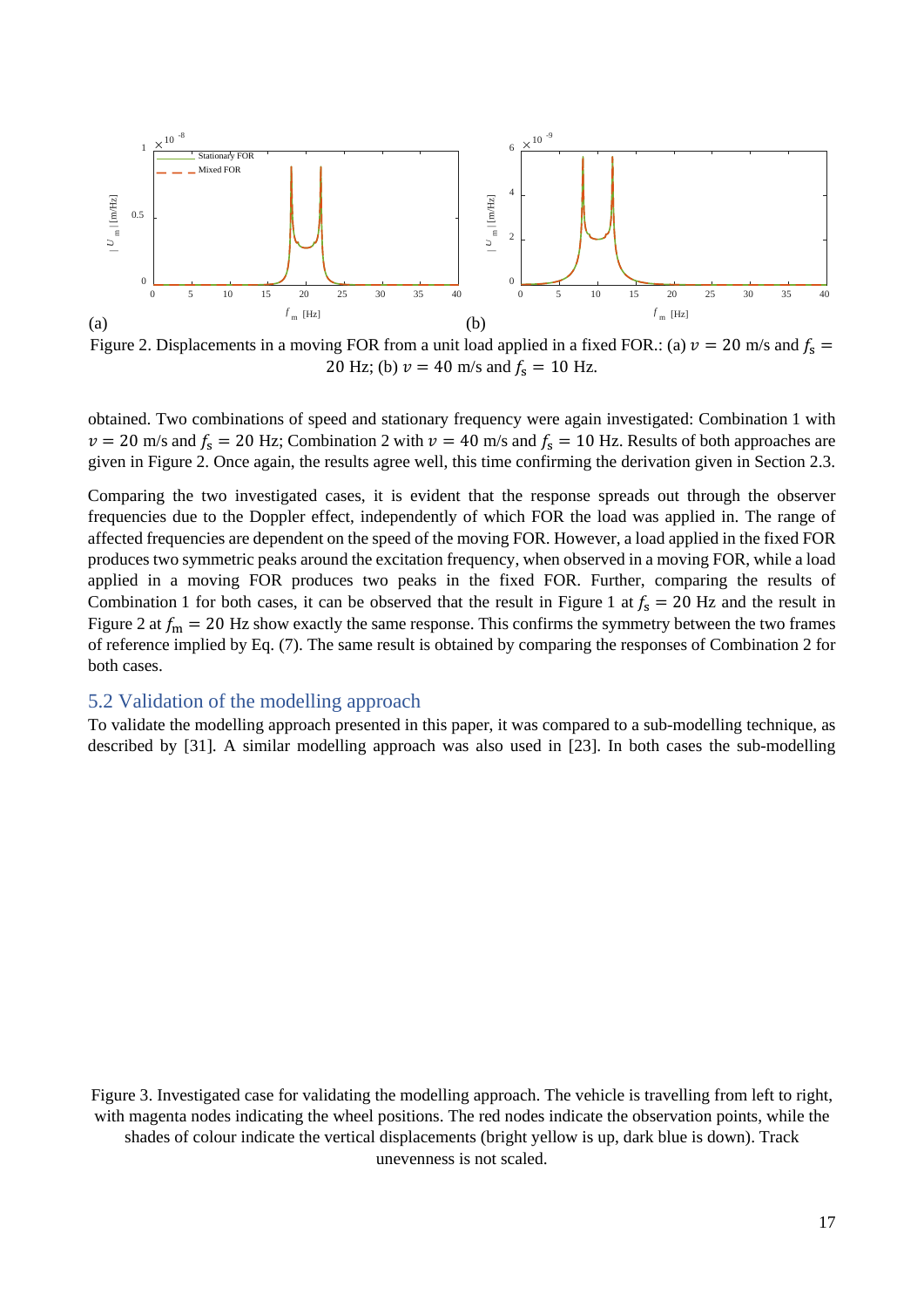

Figure 4. Comparison between two system solution procedures. Displacements are shown: (a) at the centre of the ground floor; (b) at the centre of the second floor of the building structure.

approach was used to model an underground railway tunnel with a vehicle travelling through it, in turn exciting a building structure above the soil. However, the solution procedure can also be applied to surface railways and the system analysed in this work. The method uses the free-field displacements of the soil caused by a passing vehicle, which are later modified by introducing the building structure. Ensuring equilibrium and compatibility between the degrees of freedom connecting the building and the soil, a solution for the building displacements can be found. Comparing the methodology proposed in this work with the sub-modelling technique, it becomes evident that the basic parts used for both solution procedures are identical. For example, the free-field displacements from a moving load used in the two-step approach are identical to the flexibility matrix  $G_{rs}$  used here. However, the assembly and solution of the full system is somewhat different, with the proposed methodology allowing a wider range of applications, such as modelling rigid inclusions or allowing a two-way coupling between the two frames of reference. Further, the sub-modelling technique, as applied in this work, is a two-step solution approach, as the wheel–rail interaction forces are obtained in the moving FOR before being used to obtain the displacements in the fixed FOR.

As, both approaches use the same basic parts, it is relatively easy to compare them. For comparison, a building structure, as described below in Section 6.1, was used. However, the sub-modelling technique cannot directly model rigid objects, thus the rigid surface footings underneath each column were replaced by a single flexible slab footing underneath the whole building. The foundation slab was modelled using shell finite elements with the same properties as the building floors. The soil is modelled as a half-space of sand, with the same properties as in Section 5.1. Both systems were excited by a single passing vehicle, travelling at 40 m/s, exposed to a unit rail unevenness, with a 4 m wavelength corresponding to an excitation frequency of 10 Hz. For analysis, only a single excitation frequency is used, as the effects from multiple excitations frequencies are just added together due to the principal of superposition. Thus, a single excitation frequency is enough to evaluate how well both models perform. The test case is illustrated in Figure 3.

Figure 4 shows the displacements of the building structure obtained at the centre of the ground floor and the second floor. It can be observed that both approaches provide almost identical results, showing that the proposed method is performing well. At the same time, almost identical results indicate that the back-coupling of the building structure to the railway track is insignificant. It can be concluded, that at least for the considered case, there is no significant difference whether on or the other approach is considered.

# 6. Example cases

### 6.1 Partly coupled system

To demonstrate the capabilities of the proposed partly-coupled-modelling approach, an example case was set up. A simple building structure that is excited by a vehicle travelling on a nearby railway track is modelled. The vehicle, railway track, soil and the building were all modelled in one coupled system. The soil was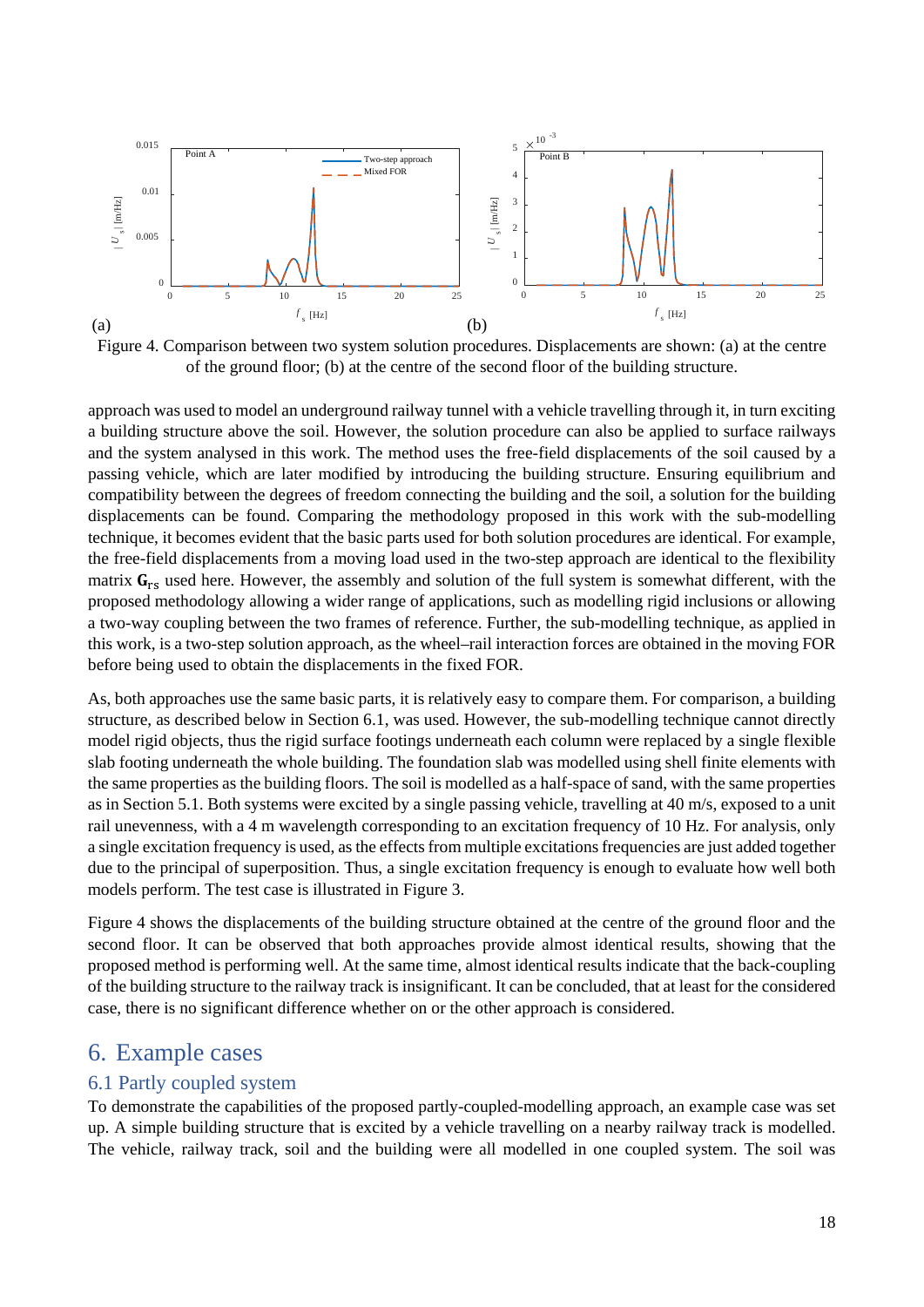| Mass of car body                     | 40000                | kg                         |
|--------------------------------------|----------------------|----------------------------|
| Mass of bogie                        | 5000                 | kg                         |
| Mass of wheel set                    | 1800                 | kg                         |
| Car body pitch moment of inertia     | $2.0 \cdot 10^{6}$   | $\text{kg}\cdot\text{m}^2$ |
| Primary suspension stiffness         | $2.4 \cdot 10^{6}$   | N/m                        |
| Secondary suspension stiffness       | $6.0 \cdot 10^{5}$   | N/m                        |
| Primary suspension damping           | 30000                | $N\cdot s/m$               |
| Secondary suspension damping         | 20000                | $N\cdot s/m$               |
| Distance between bogies' centers     | 19.0                 | m                          |
| Distance between bogie's wheels sets | 2.7                  | m                          |
| Herztian constant $G_H$              | $5.14 \cdot 10^{-8}$ | $m/N^{2/3}$                |

|  |  | Table 1. Vehicle properties. |
|--|--|------------------------------|
|--|--|------------------------------|

modelled as a 5 m layer of soft clay sitting over a stiffer half-space of sand. The clay had a Young's modulus of 80 MPa, a Poisson's ratio of 0.48, a mass density of  $2100 \text{ kg/m}^3$ , and a loss factor of 0.05. The underlying sand had the same properties as in Section 5. A soil stratification with two layers was chosen, as the waves reflecting from the interface between the two different materials can, in some cases, amplify the excitation of the building structure.

Only a single vehicle was modelled in the system. It was modelled as a 10-degree-of-freedom multibody system. The system consists of a rigid vehicle body, two rigid bogies and four wheels, with parts of the vehicle connected through a two-tier spring dashpot system. The vehicle was travelling at 40 m/s over the track structure, with the building 10 m away from the track centreline. The properties of the vehicle and the track are given in Tables 1 and 2, respectively. The system was excited by the deadweight of the vehicle and by the dynamic wheel–rail interaction forces caused by the uneven vertical track profile. To model the unevenness of the rails, a German track spectrum was used to obtain the PSD function, as described by Cantero et al. [41], with the track quality coefficient equal to 0.59233 ⋅ 10<sup>-6</sup>, corresponding to a medium quality track. From it, the corresponding unevenness values for every wavenumber were obtained. The track unevenness was considered in the range 0.5–80 m, including both positive and negative wavenumbers to allow a double-sided Fourier transformation. The total amount of discrete wavenumbers considered was 800.

The modelled building structure can be seen in Figure 5. It is a simple structure with six columns supporting two floors. Underneath each column, a square rigid surface footing was modelled, with one side equal to 2 m. Each rigid footing was discretized into 100 SSI nodes. The building is facing the railway track with its narrow side, which is 8 m wide, and the building is supported by two columns at either side. The length of the building is 10 m in the direction orthogonal to the track. In addition to the four columns placed at the corners, a column is placed in the middle of each of the longer sides. Each storey is 4 m high. The whole building structure is

| Rail mass per unit length         | 60.0                | kg/m             |
|-----------------------------------|---------------------|------------------|
| Rail bending stiffness            | $6.4 \cdot 10^{6}$  | N/m <sup>2</sup> |
| Rail loss factor                  | 0.01                |                  |
| Railpad stiffness                 | $5.0 \cdot 10^8$    | N/m              |
| Railpad loss factor               | 0.1                 |                  |
| Sleeper spacing                   | 1.0                 | m                |
| Sleeper mass per unit length      | 542.0               | kg/m             |
| <b>Ballast vertical stiffness</b> | $4.64 \cdot 10^{9}$ | N/m <sup>2</sup> |
| Ballast mass per unit length      | 1740                | kg/m             |
| <b>Ballast loss factor</b>        | 0.04                |                  |
| Track width                       | 3.2                 | m                |

|  |  |  | Table 2. Railway track properties. |
|--|--|--|------------------------------------|
|--|--|--|------------------------------------|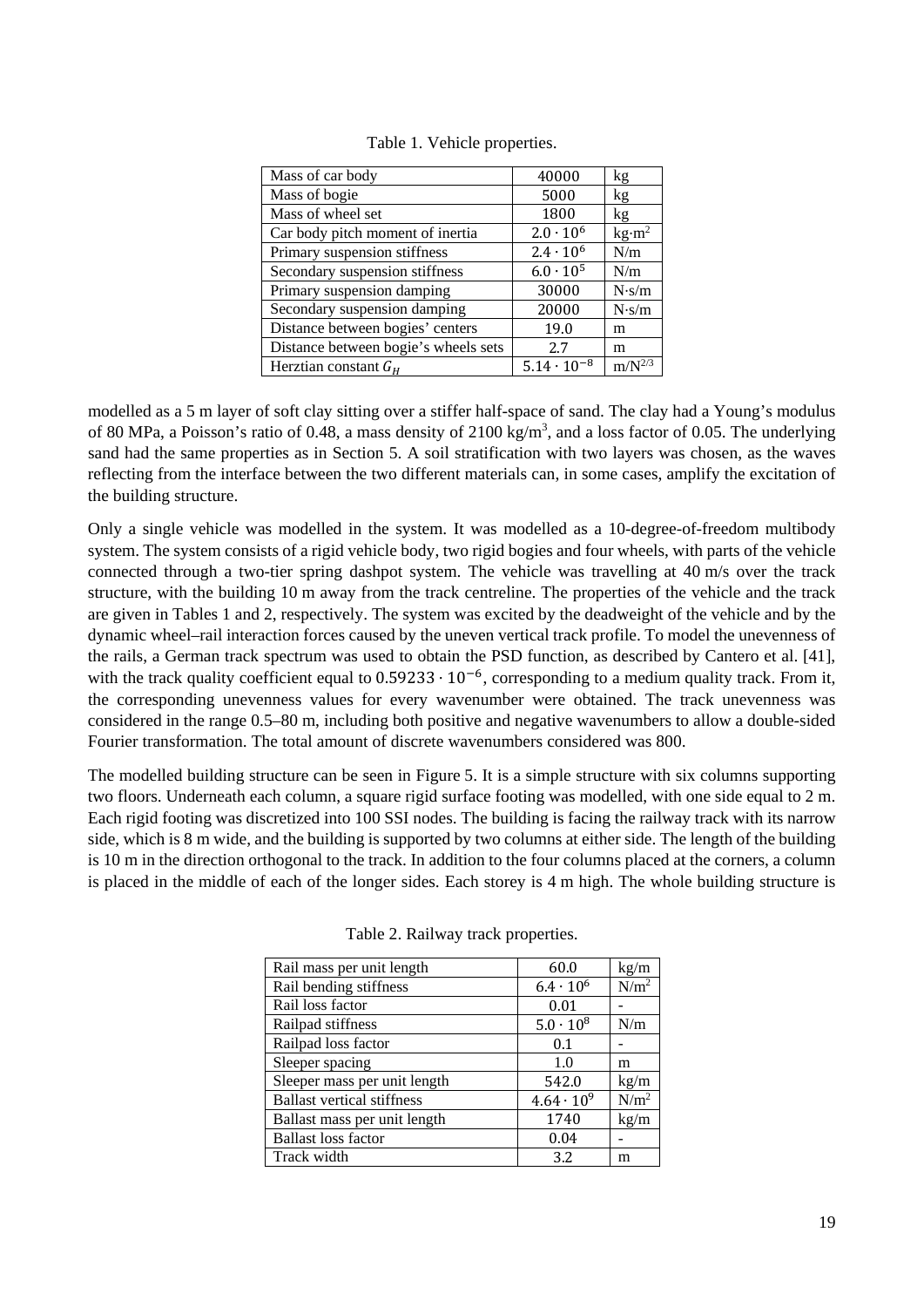Figure 5. Investigated example case. The shades of colour indicate the vertical displacements (bright yellow is up, dark blue is down). The red nodes are the observation points, while the magenta nodes indicate the positions of the vehicle wheel sets placed on the exaggerated vertical rail profile.

constructed from concreate with a Young's modulus of 30 GPa, a Poisson's ratio of 0.15, a mass density of  $2400 \text{ kg/m}^3$ , and loss factor of 0.03. The columns have square cross-sections, with one side equal to 0.3 m, while the floors are 0.25 m thick slabs. 3D beam elements were used to model the columns, using Euler-Bernoulli beam theory to account for bending. The floors of the building were modelled using Mindlin-Reissner shell elements, accounting for bending as well as shear. All FE parts of the model were discretized with mesh size of 0.5 m, resulting in 4841 degrees of freedom in the system. Three points on the building structure were created, where the displacements and velocities are observed, as shown in Figure 5. The excitation of the building structure is observed within the frequency range 1–60 Hz, with 400 discrete fixed-FOR frequencies. The assembly of required matrices and solution of the full system takes around around 5 hours using a computer with double Intel Xeon E5-2620 CPUs.

Figure 5 shows the system response in time domain at the instance where the centre of the vehicle is at the position right in front of the centre of the building. The positions of the vehicle wheels are indicated by magenta coloured nodes placed on the uneven track surface. The black line shows the exaggerated track surface profile, and it also indicates location of the railway track centre. It can be observed that the displacements from the deadweight of the vehicle have the largest effect on the system, especially near the track structure. However, the building is further away from the track and is affected more by the lower-amplitude, higher-frequency excitation. This is especially evident when the velocities in the frequency domain of the first and second floors are investigated, as shown in Figure 6. Here, it can be observed that, while the low-frequency response is still



Figure 6. Velocities of the building structure in the frequency domain at the centre of the first and the second floors, (a) in *x*-direction; (b) in *z*-direction.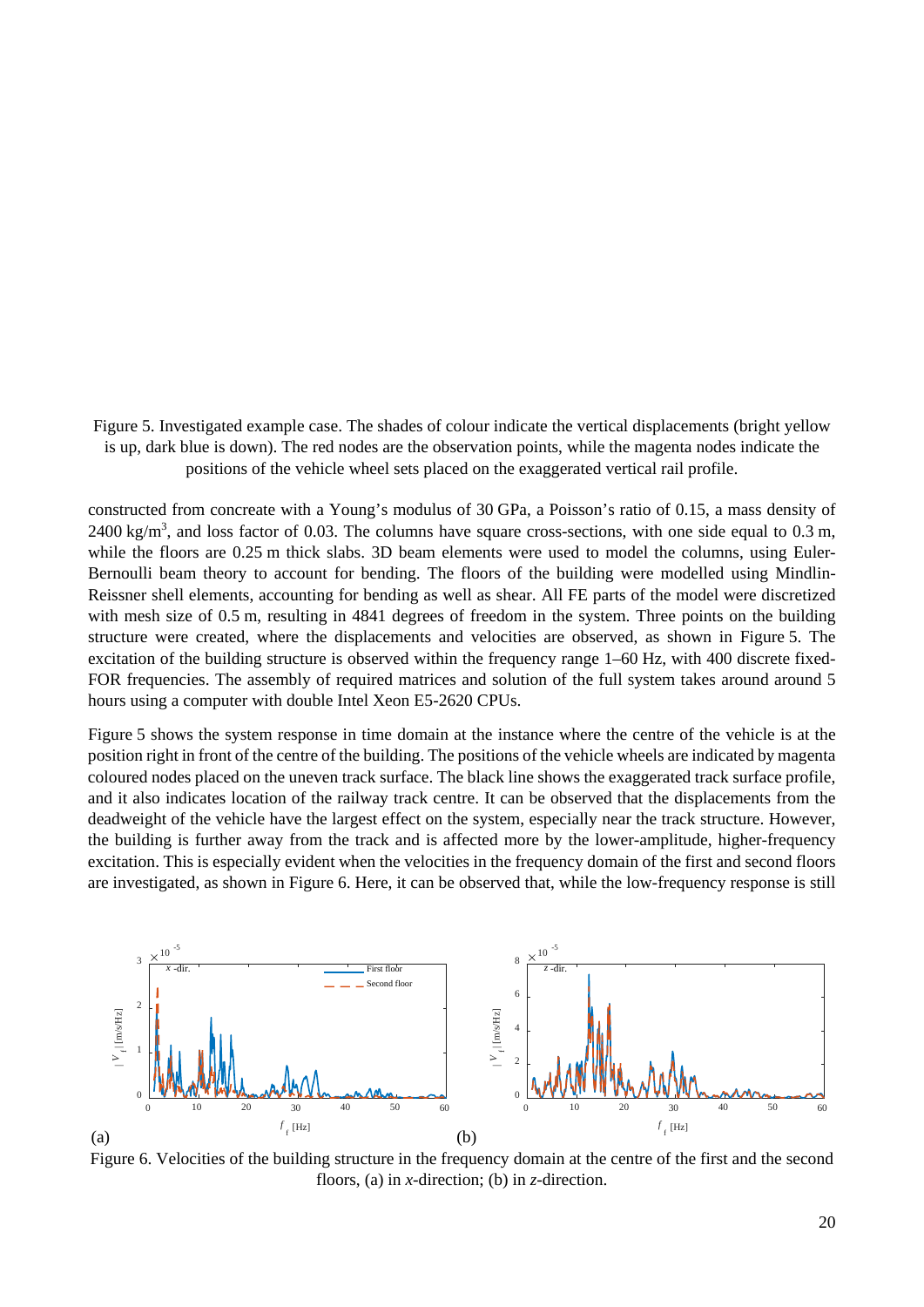

Figure 7. Displacements of the structure in the time domain generated from different rail unevenness profiles, (a) unevenness profile A and response in *x*-direction; (b) unevenness profile A, response in *z*direction; (c) unevenness profile B, response in *x*-direction; (d) unevenness profile B, response in *z*-direction.

excited by the deadweight of the vehicle, higher-frequency excitation plays an important role—especially for the vertical velocities.

Comparing the response on the first and the second floors of the building, it can be observed that in the vertical direction both floors are excited almost identically to each other, while the differences for the horizontal *x*direction (the vehicle travelling direction) are much larger. This is due to the relatively large axial stiffness of the columns, which propagates the excitation in the vertical direction well, exciting both floors almost equally. While, the bending stiffness of the columns is smaller and therefore the upper floor is isolated, especially at higher frequencies. This is seen on the left subfigure in Figure 6, where the high-frequency response is smaller for the second floor when compared to the first floor.

The time domain response of the system is obtained by assigning random phase angles to the unevenness of the rail corresponding to each considered wavenumber. This way, a random vertical rail profile is created adding generality to the predicted system response. However, the random rail profile introduces uncertainty to the system input that propagates to the system response. The effect such statistical track unevenness data to the response predictions has been studied in [42] for the ground surface vibration.

Figure 7 shows the time-domain response of the soil surface and the two floors from two different profiles of the uneven track. It can be observed that the track profiles have a significant effect on the observed system displacements in time domain, especially for the observed high-frequency components. However, the low frequencies are dominated by the deadweight of the vehicle and not affected much by different rail profiles. Further, the building structure acts as a filter of higher frequency vibration, significantly reducing the observed displacements when compared to the soil surface. This is especially evident for the horizontal displacements, where different rail profiles have a much smaller effect on the time domain displacements.

The displacements of the soil surface are also affected by the building structure. Figure 8 shows the velocities of the soil from a model with a building structure compared to a free-field solution. The building structure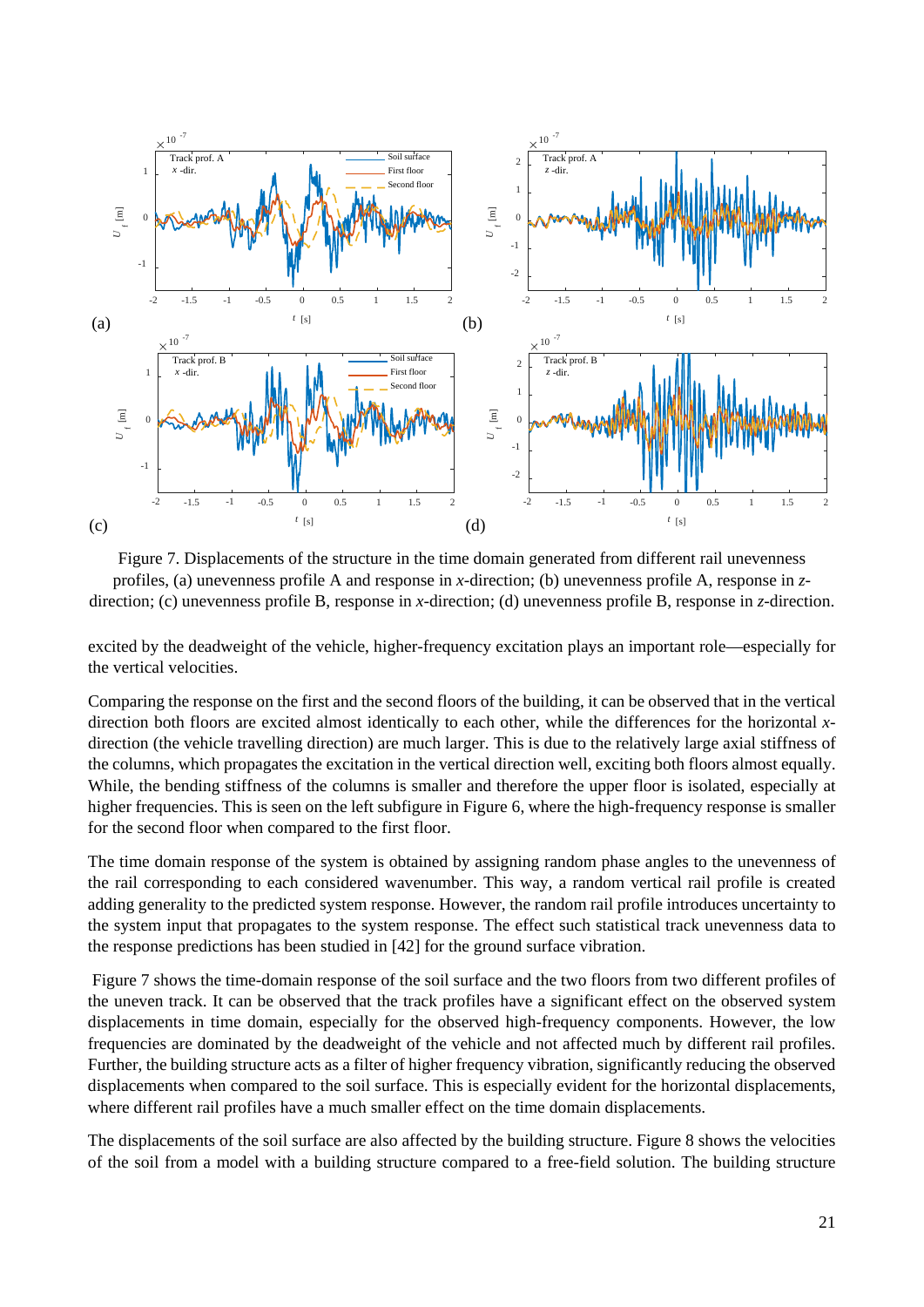

Figure 8. Velocities of the soil surface underneath the building compared to the free-field response, (a) response in *x*-direction; (b) response in *z*-direction.

reduces the observed velocities of the soil. However, the effects are not very large, with the largest change observed in the 10–35 Hz range. The frequency range corresponds well with the frequency range where the highest excitation of the building was obtained, as seen in Figure 6. Once again, these effects are more pronounced when analysing the horizontal displacements of the system.

#### 6.2 Fully coupled system

A fully-coupled system solution approach might be necessary in cases where the modelled structures are close to the railway track, introducing a signifficant change of dynamic stiffness along the track. In that case, the rescattered waves can have an effect on the vehicle behaviour and the obtained wheel–rail interaction forces.

To examine such a case, a test case was set up modelling a single vehicle traveling across a railway track, as shown in Figure 9. The speed of the vehicle was 40 m/s. The vehicle and the track properties were the same as introduced in Tables 1 and 2. The soil was modelled as a half-space of clay, with material properties given in Section 6.1. Underneath the track, at a depth of 1 m, a rigid block was embedded within the soil. The block was centred at the position, where the travelling vehicle centre line was located at time 0. The block was modelled as a 2D plate, placed in the horizontal plane with one side equal to 2 m. It was discretized into 36 discretization nodes, with three degrees of freedom per node. The system was excited by the deadweight of the vehicle only applied at  $f_m = 0$  Hz, with no excitation from the rail unevenness. The system was assessed by the fully-coupled-modelling approach, described in Section 4.2. As only the quasi-static effects of the vehicle were modelled, the considered frequency ranges are reduced. The one-sided frequency range of the

Figure 9. Vehicle passing over a buried rigid block, at an instance where the leading wheel of the vehicle is directly above the centre of the rigid block. The vehicle is travelling at 40 m/s from left to right. The black line indicates the vehicle traverse line, with the magenta nodes indicating the positions of the vehicle wheel sets. Only the two wheel sets of the front bogie are shown.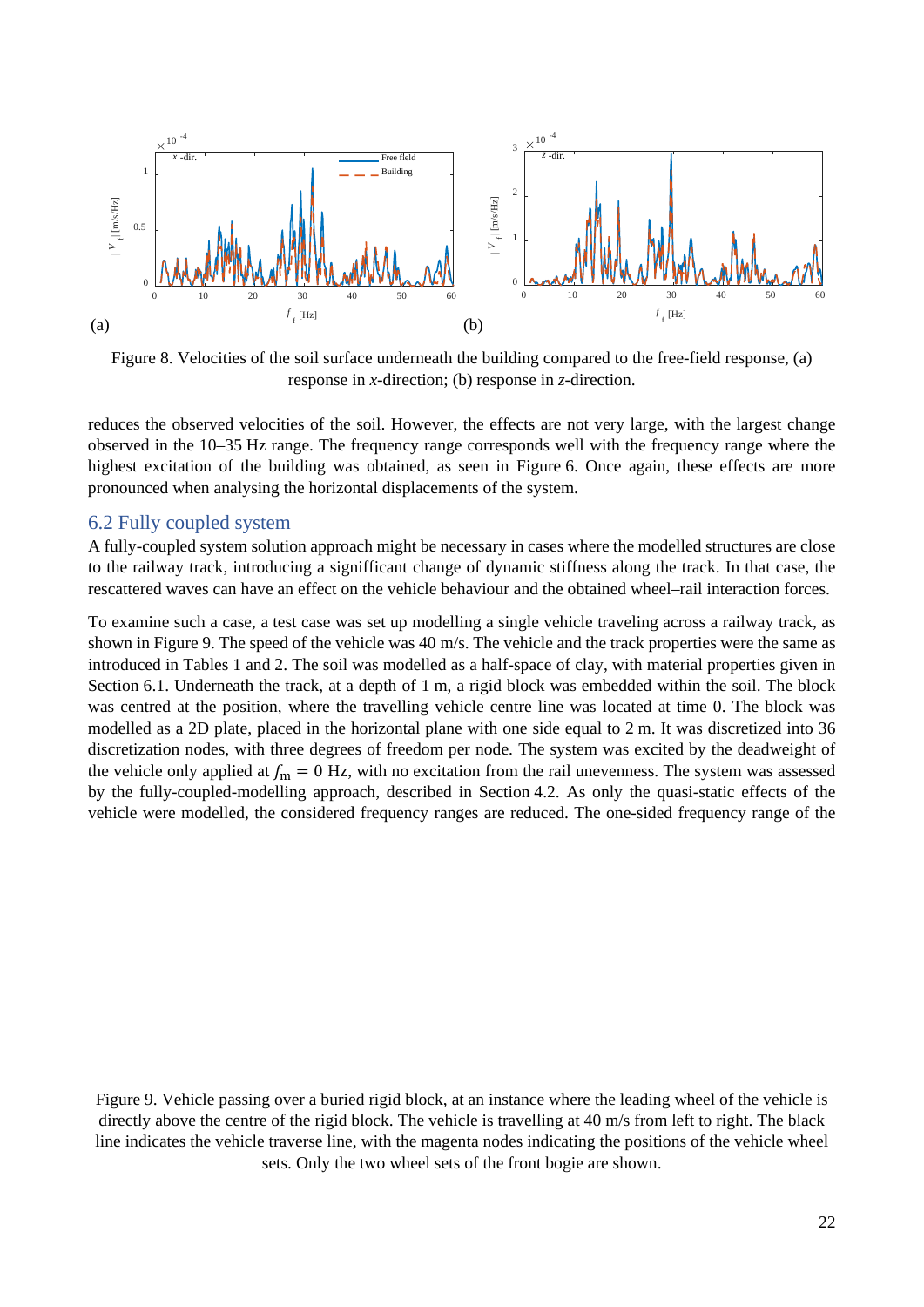moving FOR was 0–30 Hz, and the one-sided frequency range of the fixed FOR is 0–25 Hz. In the computation, negative as well as positive frequencies were considered for either FOR, and each range was split into 200 discrete frequencies. The obtained global receptance matrix size for the system, Eq. (27), is 22404 by 22404, which reduces to 4014 by 4014 global stiffness matrix, Eq. (35), when rigid structure condensation is performed. The solution time for the system is below 3 minutes, using a computer with double Intel Xeon E5- 2620 CPUs.

Figure 10 shows the velocities obtained for the vehicle in the moving FOR as well as the rigid block in the fixed FOR. It can be observed that the vehicle passing over a rigid block introduces a significant excitation into the system, with the rigid block as well as the vehicle reacting to the passage. In this system, the observed excitation of the vehicle is purely due to the weak coupling effects that are disregarded in the two-step procedures. The waves generated by the passing vehicle are scattered by the rigid block in the fixed FOR and in turn excite a range of frequencies in the moving FOR. These effects would not be accounted for when the weak coupling between the vehicle and structures is not modelled. Thus, the partly coupled system assembly, as described in Section 4.1, would not produce any displacements to the parts of the vehicle, even though the rigid footing displacements would be practically the same Analysing the wheel velocities, as shown in Figure 10 top left, it can be seen that both leading wheels of separate bogies produce very similar results. However, the excitation due to the first wheel passage over the rigid block generates a wave that excites the third vehicle wheel, even before it reaches the rigid block. A similar effect is also observed after the third wheel passes over the rigid block, where the generated wave travels forward and excites the first vehicle wheel. A very similar behaviour is also observed on the bogies. Comparing these secondary excitations, it can be seen, that the reaction of the third wheel due to the first wheel passage is higher than the excitation of the first wheel due to third wheel passage. This is due to the Doppler effect of the wave travelling through the rail, as the third wheel is travelling towards the wave propagating form the first wheel, while the wave generated by the third



Figure 10. Vertical velocities for parts of the vehicle (in moving FOR) and the rigid block underneath the track (in fixed FOR). The vertical dashed black lines indicate time instance when the first and third vehicle wheels are directly above the centre of the rigid block. The response is shown for: (a) the first and the third vehicle wheels; (b) both vehicle bogies; (c) rigid block underneath the track.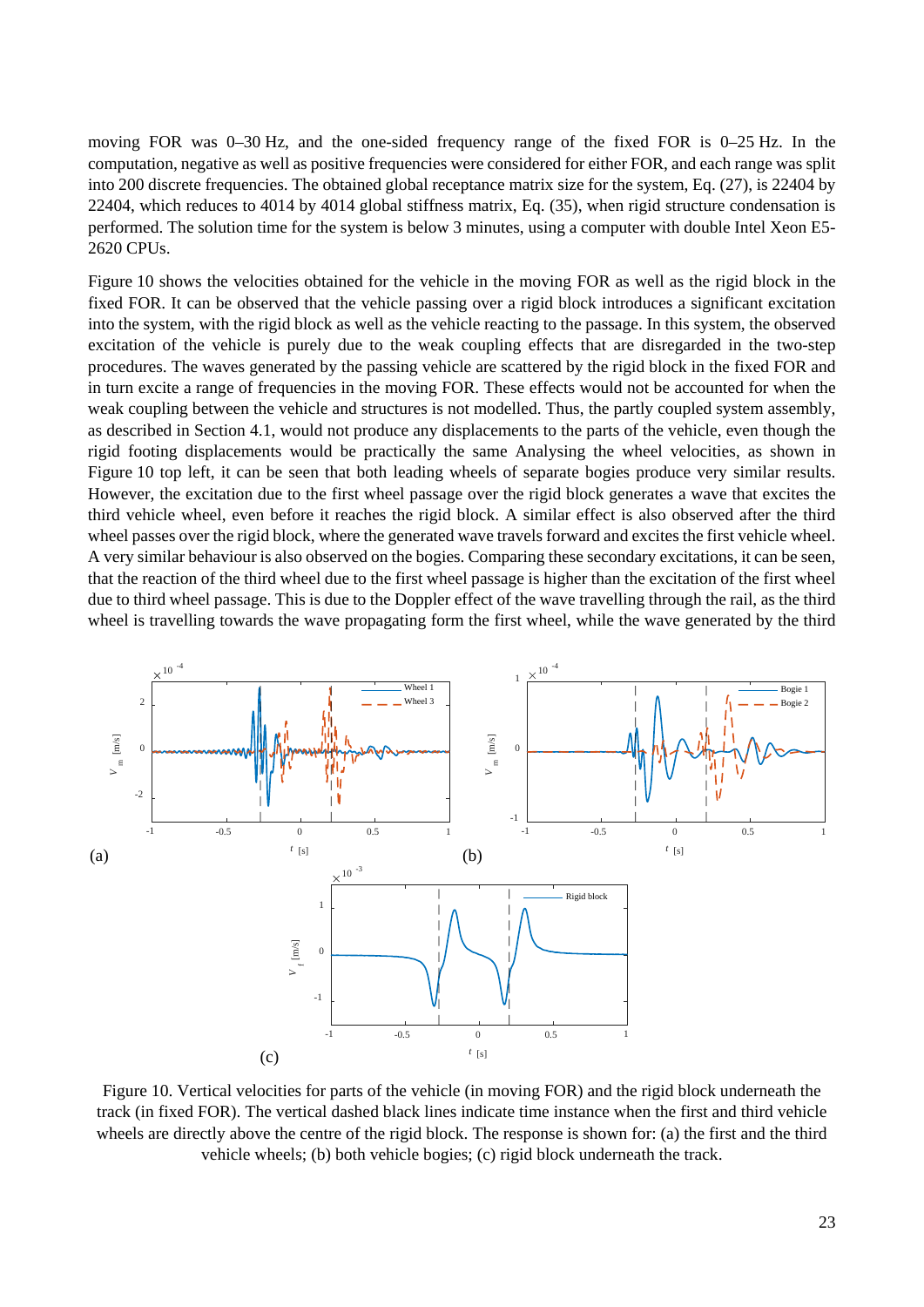wheel must 'catch up' to the first wheel. Analysing the rigid block displacements, it can be observed that the largest velocities are reached just before the leading wheel of a bogie reaches the centre of block. Interestingly, to obtain the same displacements of the rigid block, a fully-coupled-system-solution approach is unnecessary, as the partly coupled solution provides results that are almost identical. For the analysed case, it can be concluded that the fully coupled solution approach is only necessary if the vehicle behaviour is of interest, for example for assessment of driver and passenger comfort, or if the track and wheel wear is to be assessed.

# 7. Conclusions

The paper introduced a new modelling approach for estimation of environmental vibration resulting from railway traffic. A model of a coupled vehicle–track–soil–building system was introduced with two approaches proposed for assembly and solution of the whole system: the partly-coupled approach and the fully-coupled approach. Both solution approaches use a single step procedure with one approach considering a fully-coupled system, while the other approach discards some secondary coupling effects for a more computationally efficient solution procedure. The presented modelling approach utilizes the commonly used moving-frame of reference formulation, however its capabilities are much larger. By utilizing both moving and stationary FORs, with analytically derived coupling terms, it allows to incorporate directly rigid and FE structures into the system. The obtained system is fully coupled, where it is possible to add additional structures and apply loads in either frame of reference simultaneously. Thus, complex phenomena, such as the effects of nearby structures to the wheel-rail interactions forces of a nearby passing vehicle, can be modelled, which is not possible with the commonly used moving-frame of reference approach.

A semi-analytical model was utilized to model the soil to which rigid objects and structures modelled by the FE were coupled. The proposed modelling approach uses the frequency-domain solution with some parts, such as the railway track, formulated in the moving FOR and other parts, such as building structures, formulated in a fixed FOR. The coupling terms between the two frames of reference are found by utilizing an analytical formulation of receptance between the two frames of reference. It has been established that due to the coupling between the fixed and moving frames of reference, the previously uncoupled discrete frequencies become coupled through the other FOR as a result of the Doppler effect and wave scattering. Modelling the system in two FORs simultaneously makes it possible to account for such effects, which would be otherwise disregarded in systems formulated in a single FOR. Additionally, using a railway track and a vehicle models formulated in a moving FOR allows the usage of computationally efficient analytical and semi-analytical models, which also do not introduce any reflected waves from the modelled domain boundaries.

The proposed methodology is a robust approach that does not suffer from numerical instabilities, due to the usage of frequency domain solutions. A wide range of cases can be assessed, including the modelling of rigid objects in or on the ground and flexible structures modelled by the FEM, interacting with the soil. Using the proposed partly-coupled-solution approach, the computations can be easily parallelized, thus providing a relatively fast and efficient computational method. Further, the suggested fully-coupled-solution procedure is useful in cases where the weak coupling between the vehicle and structures cannot be discarded.

In this work, a railway track with a train was considered as an example case. However, the methodology can be easily expanded to other cases, e.g. modelling a road with road traffic exciting the system. Further, adding FE models to the formulation is possible in the moving FOR as well as the fixed FOR. Thus, a more detailed railway track model or vehicle could also be added to the system.

The analytically derived coupling terms between the two frames of reference were validated by comparing with models formulated in a single FOR. Further, the partly coupled solution procedure of the full system was compared to a solution procedure in which the weak coupling is completely discarded. The two solution procedures have been found to provide almost identical results, validating the proposed partly coupled solution procedure while, at the same time, indicating insignificant back-coupling in the considered case.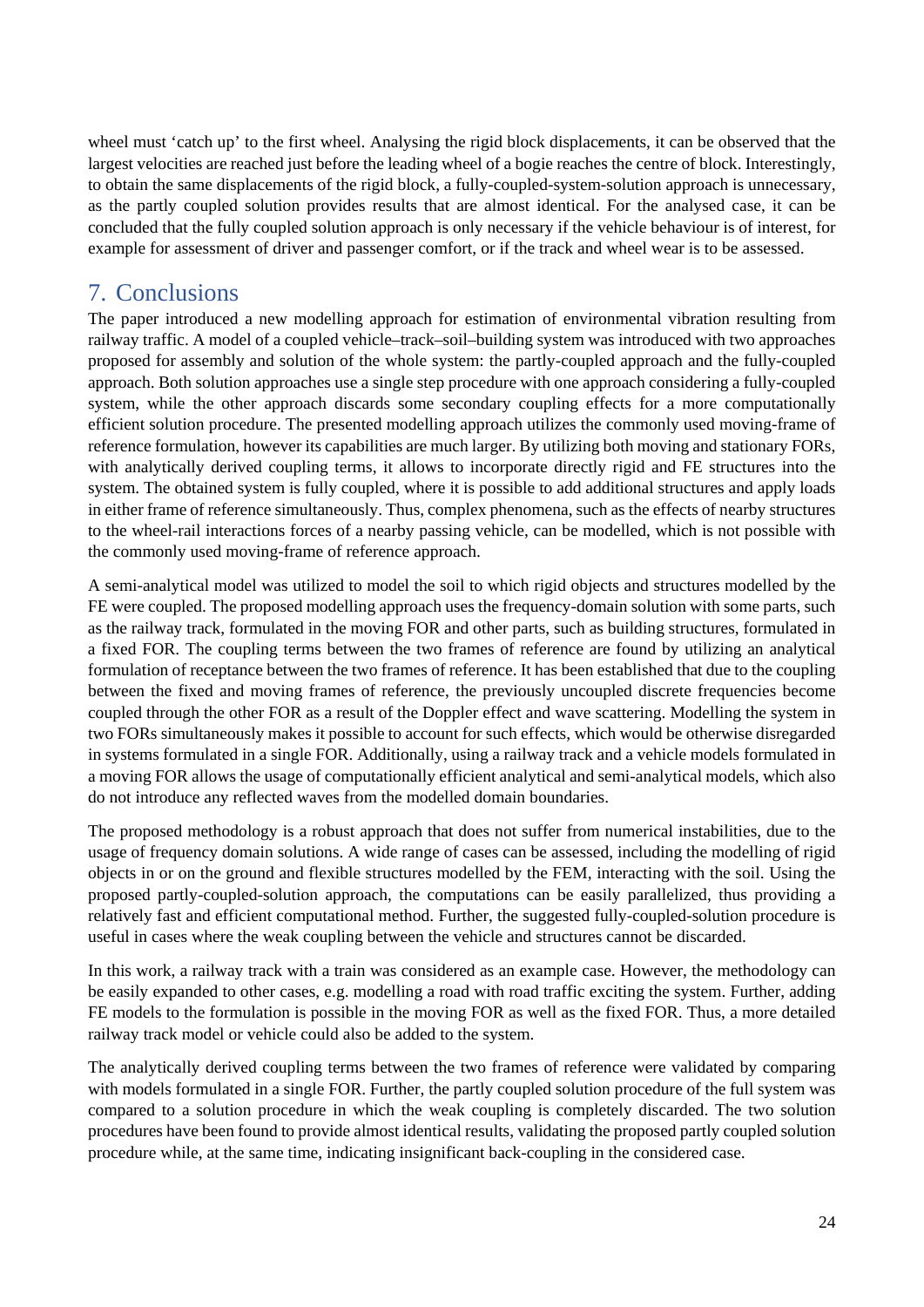Finally, to demonstrate the capabilities of the numerical model, a building structure with rigid surface footings was analysed. The vibration levels at different floors were determined, as well as the effect of the structure on the surrounding soil, compared to a free-field solution. To demonstrate the potential of the fully-coupledsolution procedure, the response of a vehicle passing over a buried rigid block were investigated. It was been found that the fully coupled solution procedure can predict the weak coupling effects between the vehicle and the structure, producing a vehicle response distributed through frequencies, when the load is applied only at a single frequency. Thus, in the present example, the modes of the vehicle were excited parametrically by the waves scattered from the rigid inclusion as a result of the passing deadweight of the vehicle.

# Acknowledgements

Part of the research was carried out in the framework of the project "Urban Tranquility" under the Interreg V programme. The first and the fourth authors of this work gratefully acknowledge the European Regional Development Fund for the financial support. Further, the first author would also like to acknowledge the generous support of the Graduate School of Science and Technology in Aarhus University. The second and third authors gratefully acknowledge the support of the EPSRC under the programme grant EP/M025276/1, 'The science and analytical tools to design long life, low noise railway track systems (Track to the Future)'.

## References

- [1] D.P. Connolly, G.P. Marecki, G. Kouroussis, I. Thalassinakis, P.K. Woodward, The growth of railway ground vibration problems — A review, Science of the Total Environment. 568 (2016) 1276–1282.
- [2] High-Speed Ground Transportation Noise and Vibration Impact Assessment, Federal Railroad Administration, 2012.
- [3] G. Degrande, G. Lombaert, An efficient formulation of Krylov's prediction model for train induced vibrations based on the dynamic reciprocity theorem, The Journal of the Acoustical Society of America. 110 (2002) 1379–1390.
- [4] V. V. Krylov, F. Colin, Calculation of low-frequency ground vibrations from railway trains, Applied Acoustics. 42 (1994) 199–213.
- [5] V. V. Krylov, Effects of Track Properties on Ground Vibrations Generated by High-Speed Trains, Acta Acustica. 228 (1998) 78–90.
- [6] W.T. Thomson, Transmission of elastic waves through a stratified solid medium, Journal of Applied Physics. 21 (1950) 89–93.
- [7] N.A. Haskell, The dispersion of surface waves on multilayered media, Bulletin of the Seismological Society of America. 43 (1953) 17–43.
- [8] L.V. Andersen, J. Clausen, Impedance of surface footings on layered ground, Computers and Structures. 86 (2008) 72–87.
- [9] P. Bucinskas, L.V. Andersen, Semi-analytical approach to modelling the dynamic behaviour of soil excited by embedded foundations, Procedia Engineering. 199 (2017) 2621–2626.
- [10] X. Sheng, C.J.C. Jones, M. Petyt, Ground vibration generated by a harmonic load acting on a railway track, Journal of Sound and Vibration. 225 (1999) 3–28.
- [11] X. Sheng, C.J.C. Jones, M. Petyt, Ground vibration generated by a load moving along a railway track, Journal of Sound and Vibration. 228 (1999) 129–156.
- [12] X. Sheng, C.J.C. Jones, D.J. Thompson, A theoretical model for ground vibration from trains generated by vertical track irregularities, Journal of Sound and Vibration. 272 (2004) 937–965.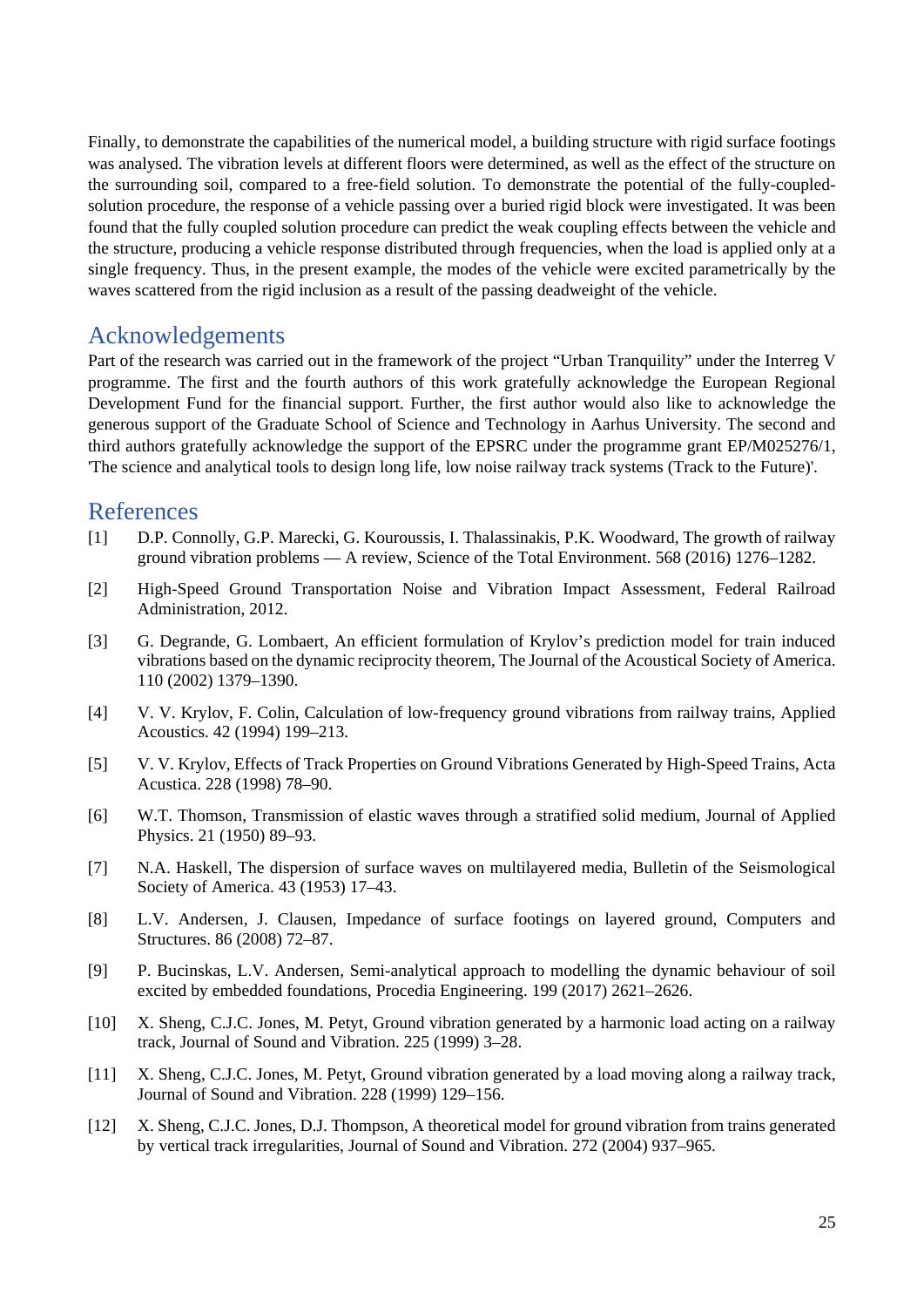- [13] W. Zhai, Z. He, X. Song, Prediction of high-speed train induced ground vibration based on train-trackground system model, Earthquake Engineering and Engineering Vibration. 9 (2010) 545–554.
- [14] D.P. Connolly, A. Giannopoulos, M.C. Forde, Numerical modelling of ground borne vibrations from high speed rail lines on embankments, Soil Dynamics and Earthquake Engineering. 46 (2013) 13–19.
- [15] G. Kouroussis, O. Verlinden, Prediction of railway induced ground vibration through multibody and finite element modelling, Mechanical Sciences. 4 (2013) 167–183.
- [16] J. O'Brien, D.C. Rizos, A 3D BEM-FEM methodology for simulation of high speed train induced vibrations, Soil Dynamics and Earthquake Engineering. 25 (2005) 289–301.
- [17] L.V. Andersen, C.J.C. Jones, Coupled boundary and finite element analysis of vibration from railway tunnels-a comparison of two- and three-dimensional models, Journal of Sound and Vibration. 293 (2006) 611–625.
- [18] P. Galvín, A. Romero, J. Domínguez, Fully three-dimensional analysis of high-speed train-track-soilstructure dynamic interaction, Journal of Sound and Vibration. 329 (2010) 5147–5163.
- [19] D. Aubry, D. Clouteau, G. Bonnet, Modelling of wave propagation due to fixed or mobile dynamic sources, Workshop Wave. 94 (1994) 109–121.
- [20] Y. Bin Yang, H.H. Hung, A 2.5D finite/infinite element approach for modelling visco-elastic bodies subjected to moving loads, International Journal for Numerical Methods in Engineering. 51 (2001) 1317–1336.
- [21] X. Sheng, C.J.C. Jones, D.J. Thompson, Prediction of ground vibration from trains using the wavenumber finite and boundary element methods, Journal of Sound and Vibration. 293 (2006) 575– 586.
- [22] O. Jin, D.J. Thompson, D.E.J. Lurcock, M.G.R. Toward, E. Ntotsios, A 2.5D finite element and boundary element model for the ground vibration from trains in tunnels and validation using measurement data, Journal of Sound and Vibration. 422 (2018) 373–389.
- [23] P. Lopes, P.A. Costa, M. Ferraz, R. Calçada, A.S. Cardoso, Numerical modeling of vibrations induced by railway traffic in tunnels: From the source to the nearby buildings, Soil Dynamics and Earthquake Engineering. 61–62 (2014) 269–285.
- [24] A. Yaseri, M.H. Bazyar, S. Javady, 2.5D coupled FEM-SBFEM analysis of ground vibrations induced by train movement, Soil Dynamics and Earthquake Engineering. 104 (2018) 307–318.
- [25] G. Kouroussis, D.P. Connolly, O. Verlinden, Railway-induced ground vibrations a review of vehicle effects, International Journal of Rail Transportation. 2 (2014) 69–110.
- [26] D.J. Thompson, G. Kouroussis, E. Ntotsios, Modelling, simulation and evaluation of ground vibration caused by rail vehicles, Vehicle System Dynamics. 57 (2019) 936–983.
- [27] D.P. Connolly, G. Kouroussis, O. Laghrouche, C.L. Ho, M.C. Forde, Benchmarking railway vibrations - Track, vehicle, ground and building effects, Construction and Building Materials. 92 (2015) 64–81.
- [28] P. Fiala, G. Degrande, F. Augusztinovicz, Numerical modelling of ground-borne noise and vibration in buildings due to surface rail traffic, Journal of Sound and Vibration. 301 (2007) 718–738.
- [29] S. François, L. Pyl, H.R. Masoumi, G. Degrande, The influence of dynamic soil-structure interaction on traffic induced vibrations in buildings, Soil Dynamics and Earthquake Engineering. 27 (2007) 655– 674.
- [30] G. Kouroussis, L. Van Parys, C. Conti, O. Verlinden, Prediction of ground vibrations induced by urban railway traffic: an analysis of the coupling assumptions between vehicle, track, soil, and buildings,